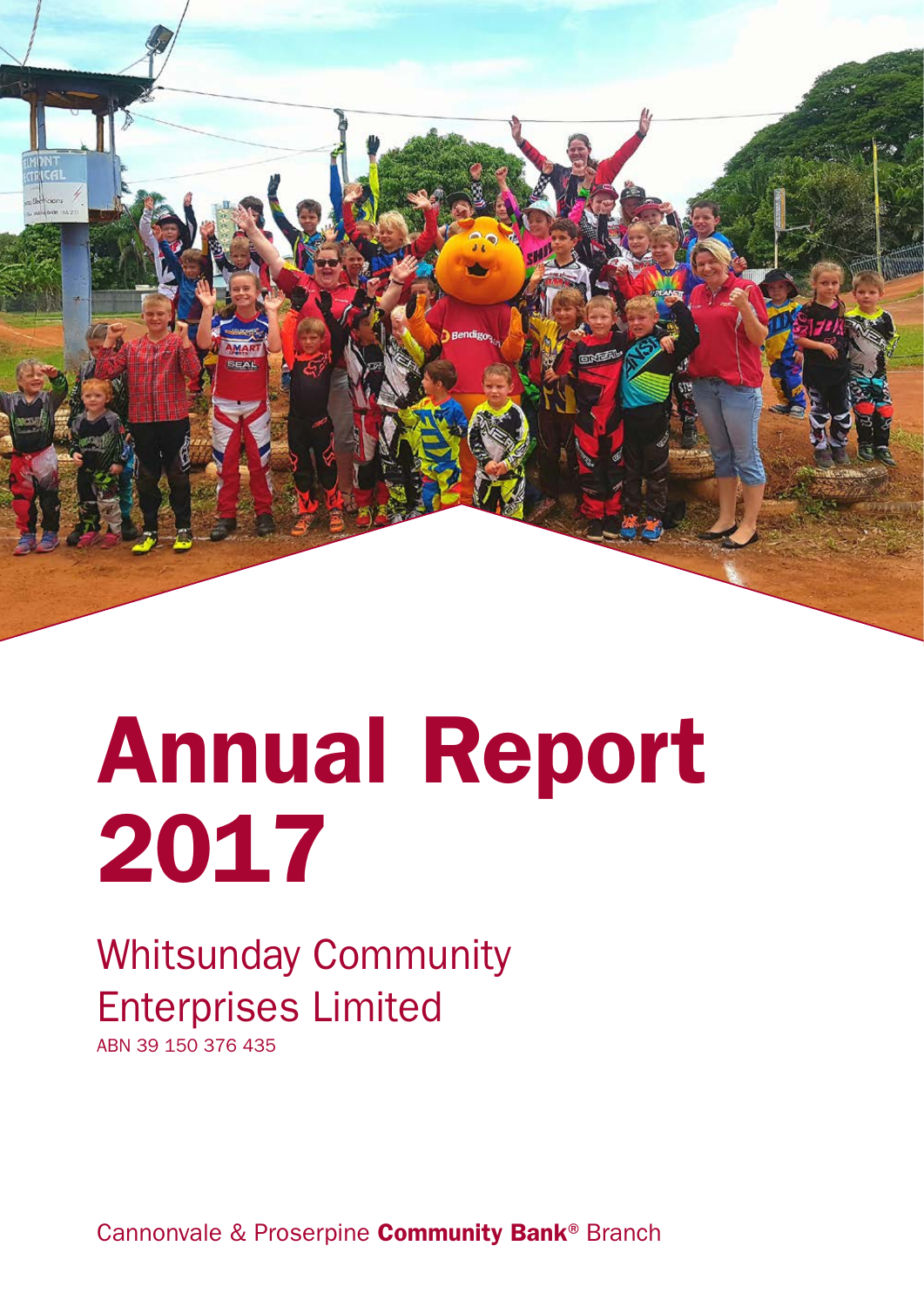## **Contents**

| <b>Chairman's report</b>                | $\mathbf{2}$ |
|-----------------------------------------|--------------|
| <b>Manager's report</b>                 | 3            |
| <b>Bendigo and Adelaide Bank report</b> | 4            |
| Directors' report                       | 5            |
| Auditor's independence declaration      | 10           |
| <b>Financial statements</b>             | 11           |
| Notes to the financial statements       | 15           |
| Directors' declaration                  | 34           |
| Independent audit report                | 35           |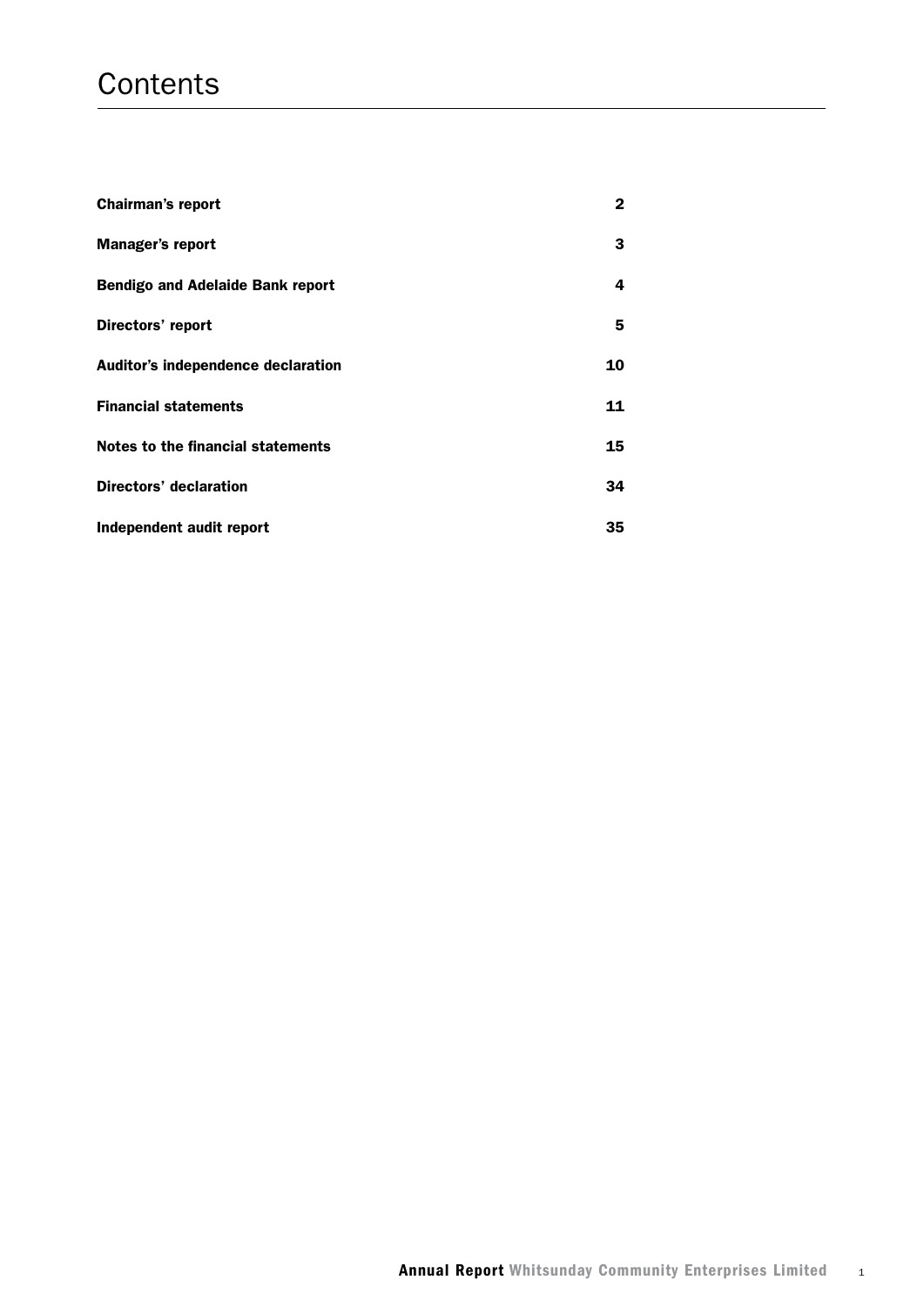## Chairman's report

## For year ending 30 June 2017

On behalf of the Board of Directors it is my pleasure to present the 2016/17 financial years report for Whitsunday Community Enterprises Limited (trading as Cannonvale & Proserpine Community Bank® Branch). Our Bank continues to grow its business despite the challenging impacts Severe Tropical Cyclone Debbie has had on our customers, the Whitsunday community and the branch. The region is still feeling the effects with the major part of the repairs yet to start.

On a brighter note we continue to grow the business with professional help from our partners Bendigo Bank every year, and this year is no exception with our book value increasing by 16.65 % and our customer base growing by 15.29%. This year we lost our last original staff member to the travel bug and we wish Ida all the best in the future. We also lost our Secretary to the travel bug and Helen will be sadly missed.

The Board continues to manage our overheads closely and remains optimistic about our future. Our trailer is well managed by John and Mario being out most weekends helping not for profit clubs fascinate events. This supports the branch and is wonderful exposure for the brand.

We continue to trade under tight margins and experience plenty of competition from the major banks. My Boards thanks goes out to our Manager Kathryn for a continuing outstanding job to drive the business forward, and of course the staff that do an excellent job.

My thanks also go to the Board members for their on-going support. Their continuing voluntary contribution to the governance and development of the business is greatly appreciated.

We have finally slowed the out-going on our overdraft and look forward to reducing our overdraft in the coming year.

Jeffrey Law Chair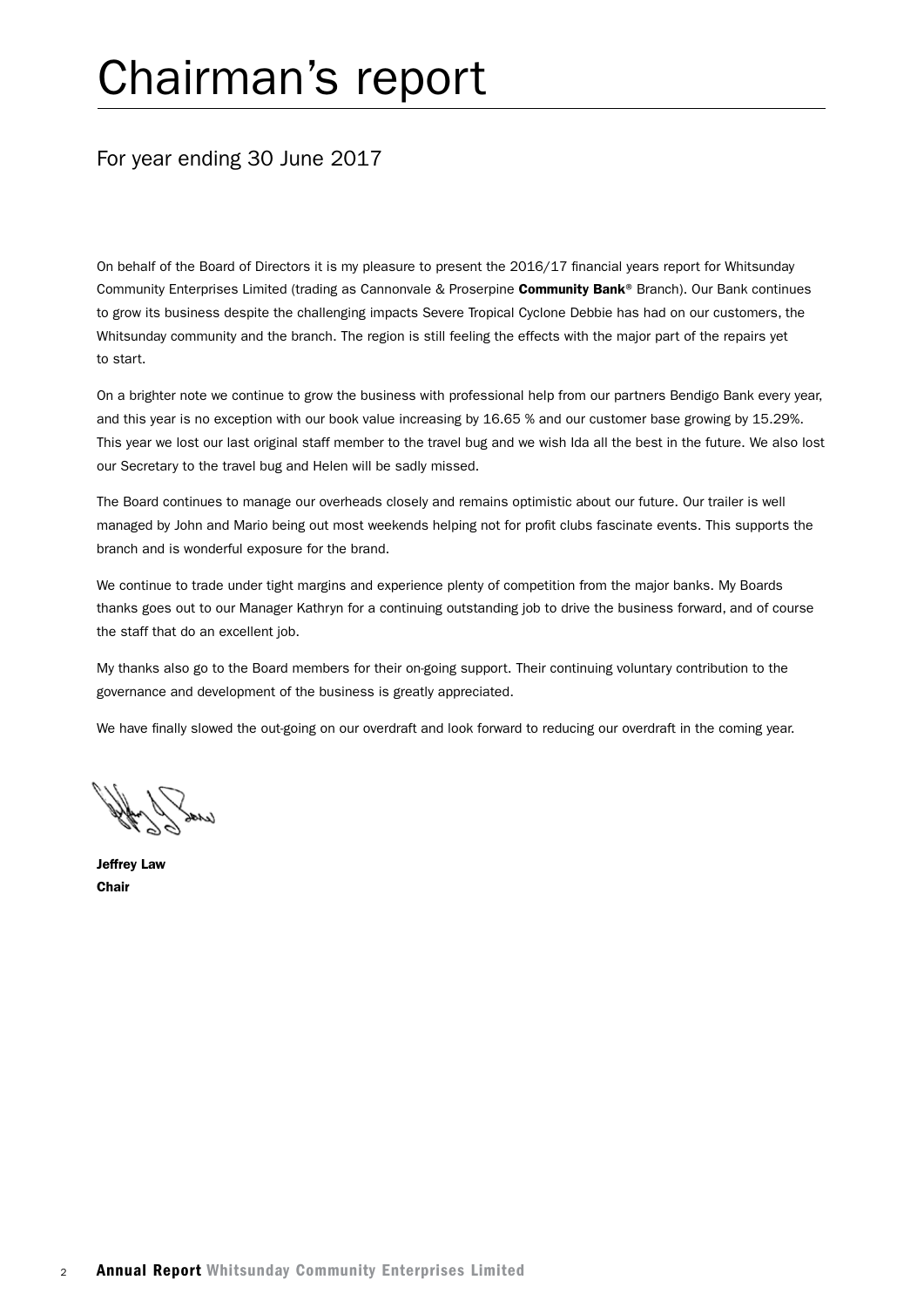## Manager's report

## For year ending 30 June 2017

Despite adverse conditions Cannonvale & Proserpine Community Bank® Branch has continued to steadily grow throughout the 2016/17 financial year.

The effects of Tropical Cyclone Debbie impacted heavily on our staff, customers, shareholders and community as a whole. A massive thank you needs to be extended to our staff who, whilst also dealing personally with the devastation from TC Debbie, continued their dedication to our customers in assisting them through the hard times. Acknowledgement and thanks also needs to be given to our Board of Directors who even in times of their own personal adversity, ensured the branch was up and running as soon as possible and checking on the wellbeing of the staff. For this, I would like to thank you all for your efforts and understanding during what was a very difficult time for our community.

Through a strong commitment and unwavering determination from our staff and Board we were able to again grow our business. Our footings as at 30 June 2017 were \$60.4 million comprising of everyday accounts, personal and business lending, as well as insurances, financial planning, rural and business banking. We now have 1,436 customers as part of our Community Bank® branch family. This growth has been achieved by our continued investment back into the local Whitsunday community. The more our shareholders and community do business with us, the more we can invest in our community. The effort shown to support our local **Community Bank®** branch will drive us into profitability, rewarding both our shareholders and community alike.

This year saw some staff changes as well. We said goodbye to Kara and welcomed Tina to our branch. We also saw Ida off into semi-retirement. Ida was the last of our original staff members being here since the doors opened five years ago and I'd like to thank her for everything she has done for us in that time. Whilst Ida is now a casual staff member, we do miss seeing her more frequently. To fill Ida's shoes we have our newest staff member Chelsea. Both Chelsea and Tina come to us with previous banking experience and exceptional customer service. They have settled into the team well alongside Danica, Leonie and myself.

Finally a huge thank you to all of those who have been directly involved in the success of the Cannonvale & Proserpine Community Bank® Branch. I appreciate all of the support, guidance and advocacy and I look forward to working with everyone to build on our success again in 2018.

Kanfl

Kathryn Lange Branch Manager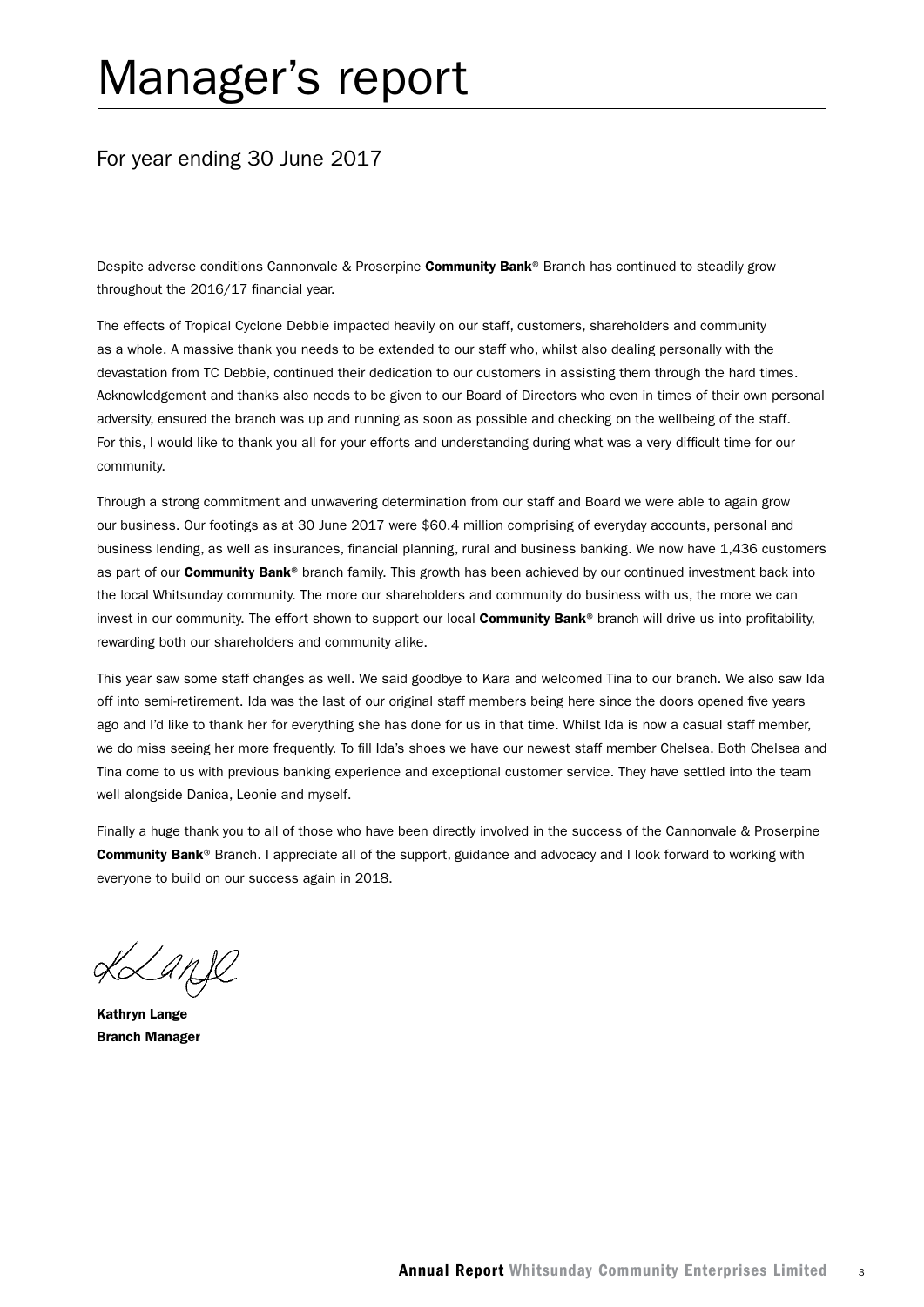## Bendigo and Adelaide Bank report

## For year ending 30 June 2017

As we approach 20 years since the first Community Bank® branch opened its doors, it's timely to reflect on the role of our network's 70,000-strong shareholders and its army of nearly 2,000 passionate local Directors.

As a group of people you are a powerful force that continues to influence change both locally and nationally.

United for a shared purpose in your communities, you are making big things happen beyond the delivery of great banking products and services; you're creating jobs, helping businesses to thrive, solving problems and achieving outcomes that will make your communities better places to live and do business.

Amongst other things, you are providing hundreds of thousands of people in communities around Australia with new opportunities to:

- Play sport in new Community Bank® funded centres.
- Continue their education thanks to a **Community Bank®** scholarship.
- Seek treatment in hospitals closer to home with equipment funded through a Community Bank® grant.
- Reap the environmental benefits of **Community Bank®** funded solar panels and LED lighting, and
- Access mental health services for teenage children with a service supported by a local Community Bank® branch.

In fact, since the model's inception your investment in local communities exceeds \$165 million and that figure continues to grow every year. This amount excludes the significant co-investment on key projects that many companies have obtained from Government and other parties.

Nationally our voices are increasingly being heard, and our collaborative approach recognised and celebrated.

Representing us all at a recent forum at Canberra's Parliament House, Bendigo Bank's Managing Director and Chairman reinforced the significance of the **Community Bank®** model's achievements and called for regulatory change that would help us compete in a crowded and ever-evolving banking sector. Just two months later, the Federal Government announced a levy on Australia's biggest banks that is set to re-level the playing field as we've regularly advocated for.

But for us this is more than a levy. The Turnbull Government's announcement recognises the importance of customers having access to a robust, competitive and customer-focused banking sector. On this note Bendigo Bank was recently recognised as the banking provider of choice in the annual Mozo People's Choice Awards. Better yet, out of 110 banking providers nationally, we were the only bank recognised in all eight banking categories – and were rated the leading bank in six of those eight categories.

This is an extraordinary achievement for you and our bank. Not only does it demonstrate that, in the eyes of our customers, we are doing something right – it very clearly outlines that together we can continue to achieve results.

As we've long known, the more successful our customers are, the stronger our communities become. In this regard the Community Bank<sup>®</sup> model enables these outcomes for customers and communities, as increasingly recognised by more and more Australians.

So thank you for your investment in your local **Community Bank®** company, for your ongoing contribution and support, tireless advocacy and continued commitment to building strong local communities. Without this, our Community Bank® branches would be just another bank.

Robert Musgrove Executive Engagement Innovation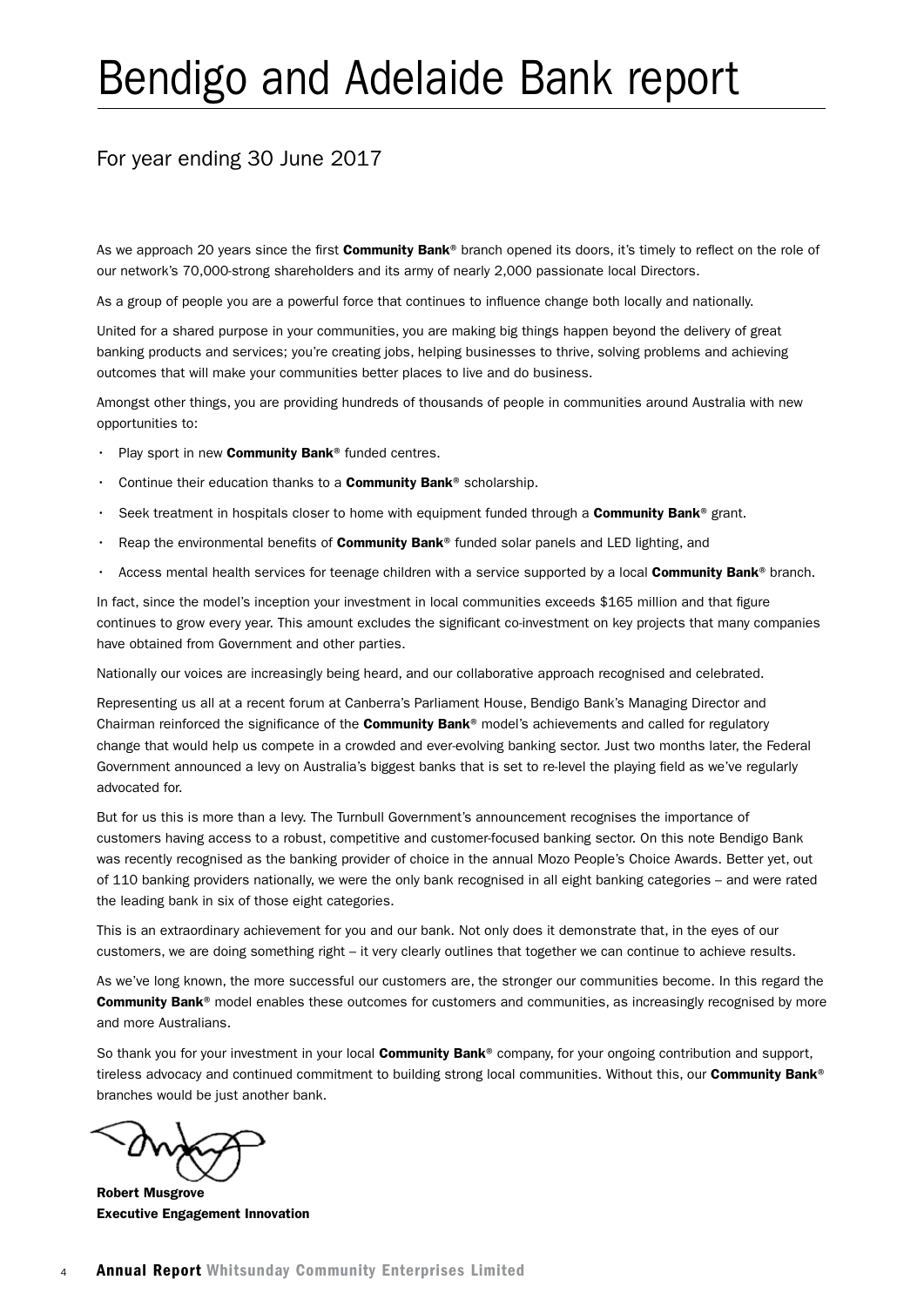## Directors' report

## For the financial year ended 30 June 2017

Your directors submit the financial statements of the company for the financial year ended 30 June 2017.

#### **Directors**

The names and details of the company's directors who held office during or since the end of the financial year:

#### Jeffrey James Law

Chairman

Occupation: Retired

Qualifications, experience and expertise: Self employed from the age of 25. Developed and managed Auto Electric, Chemical and Engineering companies. Held committee positions in golf club, game fishing club, clay birds shooters and squash clubs. Has been an elected member of the Whitsunday Shire Council. Possesses entrepreneurial, management, and business skills.

Special responsibilities: Audit & Corporate Governance, Community Engagement, andBusiness Development **Committees** 

Interest in shares: 60,051

#### Krystine Margaret Halsey

**Treasurer** 

Occupation: Office Administration

Qualifications, experience and expertise: Worked as a conveyancing clerk in Darwin before moving to the Whitsundays in 1987 where she married and had two children, and has worked in the family business as an office administrator. Has also worked as a book keeper in a part time capacity for many years. Has held a Treasurer position for a local sporting club.

Special responsibilities: Audit & Corporate Governance Committee

Interest in shares: 3,026

#### Mario Guido Demartini

Director

Occupation: Retired

Qualifications, experience and expertise: Electrical Fitter Mechanic. Board Member of PCYC. Mayor of Whitsunday Council from 1994 to 2008. Self employed for 36 years as an electrical retailer and contractor. Director of NEATO. Special responsibilities: Events Committee Interest in shares: 10,000

#### Michael John Porter

Director

Occupation: General Manager & Company Secretary

Qualifications, experience and expertise: Director has been actively involved in the Company since inception and presides on a number of internal committees including Audit & Corporate Governance, Human Resource, and Business Development. Director also coordinates the activities of the Company's Low Volume Market. Director has over 21 years in the banking industry, prior to spending 13 years in self-employment. The director has spent the last 7 years as manager with membership organisation Canegrowers Proserpine where he performs the duties of Company Secretary and Office Manager. Married with three children, the director also commits time to other community based organisations including Proserpine AP&I and Proserpine Chamber of Commerce. The director holds a Bachelor of Business.

Special responsibilities: Audit & Corporate Governance, Business Development, and Human Resources Committees Interest in shares: 2,513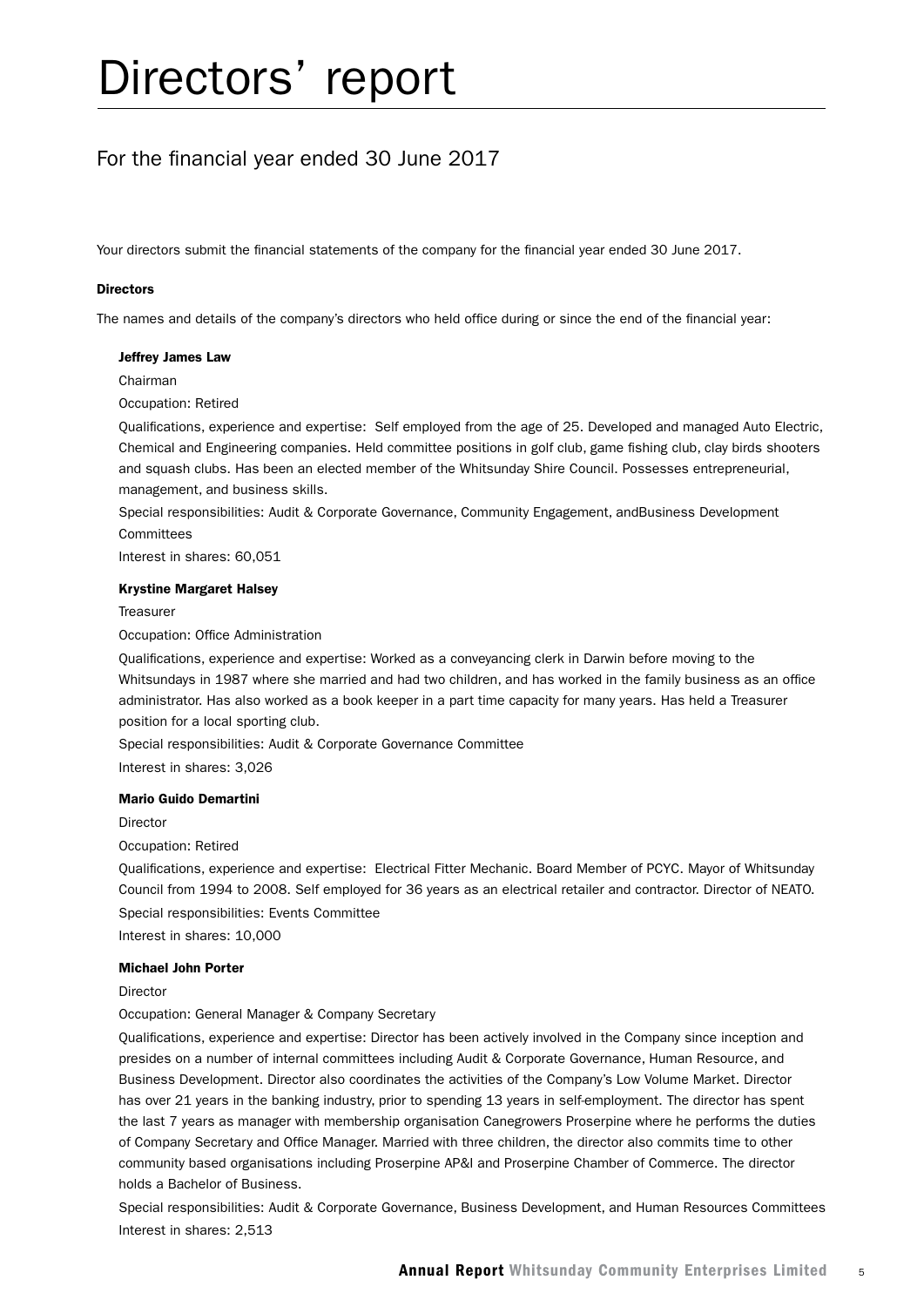#### Directors (continued)

#### Andrew John Telford

Director

Occupation: Solicitor

Qualifications, experience and expertise: Bachelor of Laws (CLB). Current committee member of Whitsunday Coast Chamber of Commerce and Director of Tourism Whitsundays. Admitted as a solicitor in 1991. Principal of a law firm since 1993.

Special responsibilities: Audit & Corporate Governance and Business Development Committees Interest in shares: 35,000

#### Ross Percy David Hughes

Director

Occupation: Retired Teacher

Qualifications, experience and expertise: Primary school teacher and Deputy Principal (36 years). Diploma of Teaching. School and community leadership positions include being an educational administrator for 27 years. Current Secretary of Proserpine Entertainment Advisory Committee and Proserpine Citizens Band Committee, member of Whitsunday Friends of the Theatre, pianist/organist at Proserpine Whitsunday Uniting and Anglican Churches, member/ organist/ Treasurer/ Acting Secretary of Masonic Lodges in Proserpine/ Whitsunday and North QLD. Life member Proserpine State School Parents & Citizens Association. Whitsunday Regional Council Citizen of the Year 2013.

Special responsibilities: Chair of Community Engagement and Events Committees

Interest in shares: Nil

#### John Edward Penhallurick

Director (Approved leave of absence from April 2017 - April 2018)

Occupation: Self-Employed Farmer

Qualifications, experience and expertise: Self employed sugar cane and cattle farmer. Involved as a volunteer with the Community Bank, St Vincent de Paul and the local Rural Fire Board.

Special responsibilities: Community Engagement Committee, Community Bank® Trailer management Interest in shares: 51,052 (joint with Margaret)

#### Tania Kim Wilson

Director (Appointed 22 August 2017)

Occupation: Semi-retired banker

Qualifications, experience and expertise: Banking career spanned 20 years, commencing in Australia in retail banking before taking up roles in corporate banking and credit risk management in London, Dublin, and Singapore in areas including leveraged finance, financial markets and commodities. Relocated to Whitsundays in 2016 with young family. Active member of Community Advisory Group at C & K Kindergarten Cannonvale and Parents & Friends Group at Whitsunday Christian College. Holds ACCA Certified Diploma in Accounting and Finance and IACT Graduate Certificate in Corporate Treasury.

Special responsibilities: Business Development Committee Interest in shares: Nil

Peter Arnold Halsey

Director (Resigned 3 November 2016)

Occupation: Self Employed

Qualifications, experience and expertise: Peter has lived in and operated his own business in the Whitsundays for 30 years. He has volunteered for many clubs and organisations during that time.

Special responsibilities: Events Committee

Interest in shares: 3,026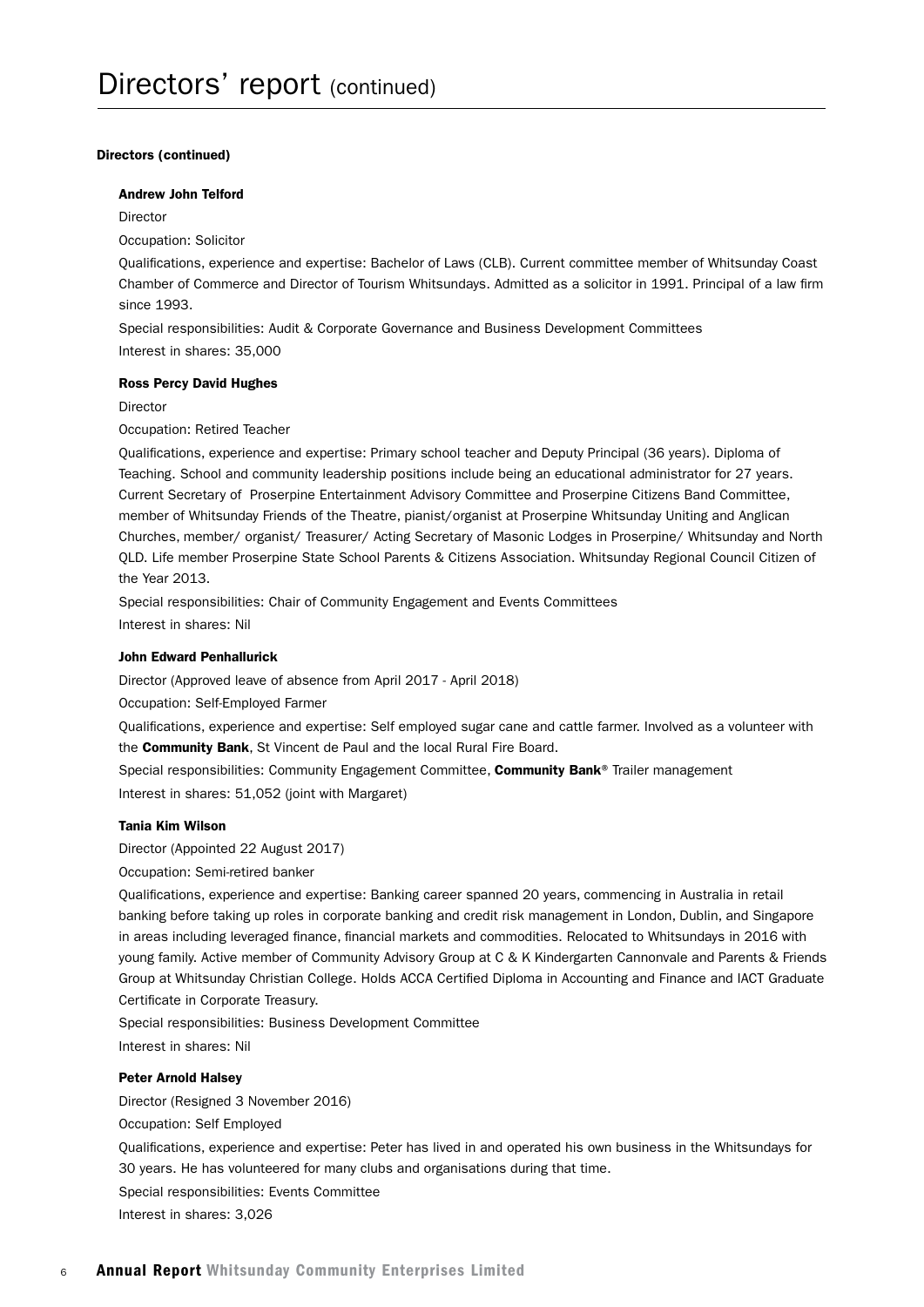#### Directors (continued)

#### Helen Jean Toy

Secretary (Resigned 27 June 2017)

Occupation: Company Secretary

Qualifications, experience and expertise: Diploma in Community Services. Instrumental Music teacher, 23 years employed with Commonwealth Government Agency working within the rural and remote communities. Other employment included sugar and cattle industries, banking, tourism, and hospitality. Justice of the peace (Qual), Director of Whitsunday Lions Club. Helen has a Diploma in Community Services, has been 23 years employed with a Commonwealth Government Agency, and is a Justice of the Peace.

Special responsibilities: Community Engagement Committee, Human Resources Committee

Interest in shares: 2,000

Directors were in office for this entire year unless otherwise stated.

No directors have material interests in contracts or proposed contracts with the company.

#### Company Secretary

The company secretary is Karen Vloedmans. Karen was appointed to the position of secretary on27 June 2017. Before this time Helen Toy was the secretary.

Karen is passionate about the Whitsunday community and as such holds various board positions locally. These positions include Secretary for the Proserpine Chamber of Commerce, which boasts well over 100 members. Karen is an invited board member of Tourism Whitsundays, as well as a board member of St Catherine's Catholic College. Karen's experience in Sales and Marketing over the past 20 plus years has seen her work all over Australia in the corporate, hotel and resort arenas. Karen, her husband and two children are proud to call the Whitsundays home.

#### Principal Activities

The principal activities of the company during the financial year were facilitating **Community Bank®** services under management rights to operate a franchised Cannonvale and Proserpine Community Bank® Branch of Bendigo and Adelaide Bank Limited.

There have been no significant changes in the nature of these activities during the year.

#### Operating results

Operations have continued to perform in line with expectations. The profit/(loss) of the company for the financial year after provision for income tax was:

|       | Year ended 30 June 2017   Year ended 30 June 2016 |
|-------|---------------------------------------------------|
| 9.110 | (113, 168)                                        |

#### Dividends

No dividends were declared or paid for the previous year and the directors recommend that no dividend be paid for the current year.

#### Significant changes in the state of affairs

In the opinion of the directors there were no significant changes in the state of affairs of the company that occurred during the financial year under review not otherwise disclosed in this report or the financial statements.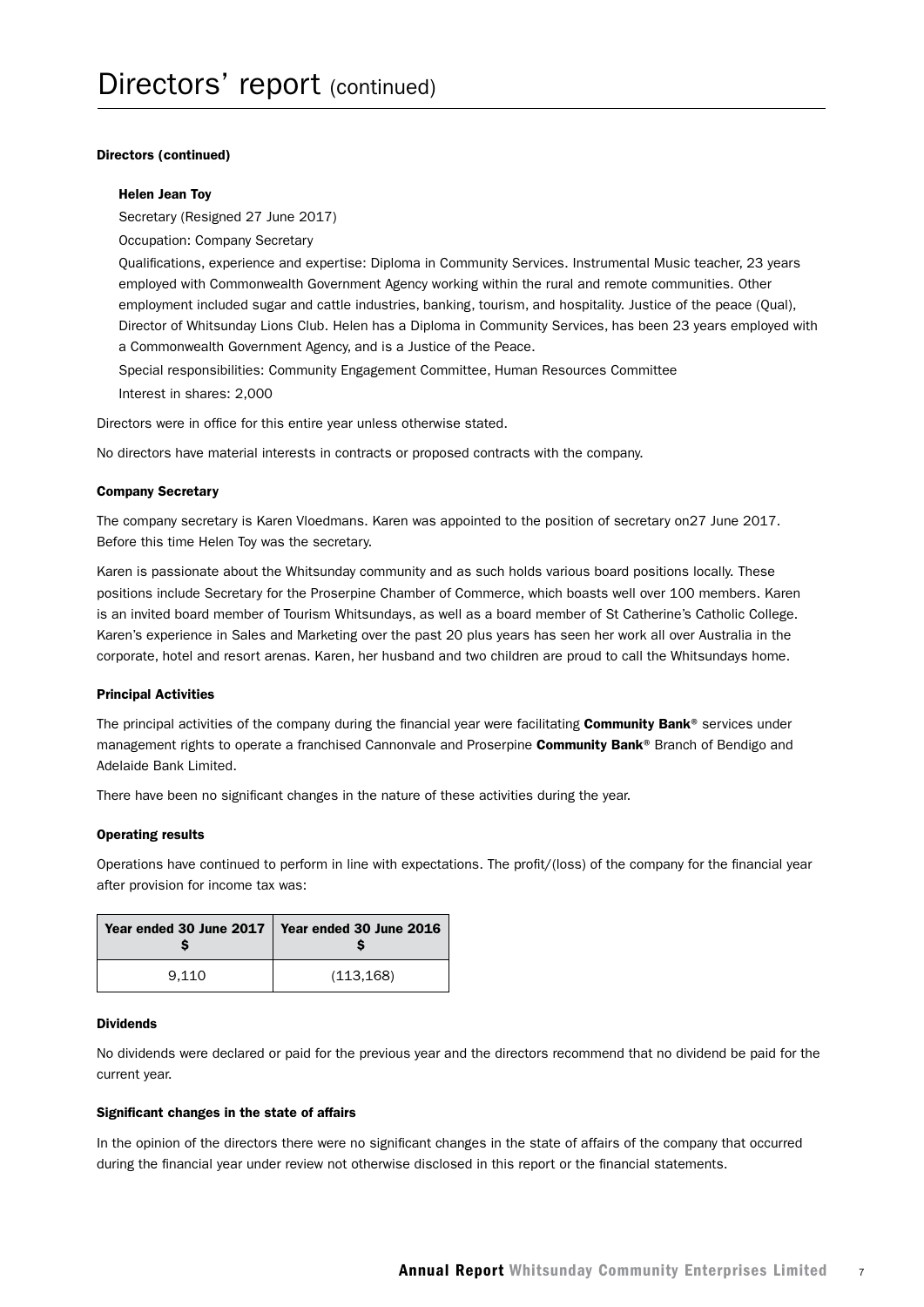#### Events since the end of the financial year

There are no matters or circumstances that have arisen since the end of the financial year that have significantly affected or may significantly affect the operations of the company the results of those operations or the state of affairs of the company, in future years.

#### Likely developments

The company will continue its policy of facilitating banking services to the community.

#### Environmental regulation

The company is not subject to any significant environmental regulation.

#### Directors' benefits

No director has received or become entitled to receive, during or since the financial year, a benefit because of a contract made by the company, controlled entity or related body corporate with a director, a firm which a director is a member or an entity in which a director has a substantial financial interest except as disclosed in note 19 to the financial statements. This statement excludes a benefit included in the aggregate amount of emoluments received or due and receivable by directors shown in the company's accounts, or the fixed salary of a full-time employee of the company, controlled entity or related body corporate.

#### Indemnification and insurance of directors and officers

The company has indemnified all directors and the manager in respect of liabilities to other persons (other than the company or related body corporate) that may arise from their position as directors or manager of the company except where the liability arises out of conduct involving the lack of good faith.

Disclosure of the nature of the liability and the amount of the premium is prohibited by the confidentiality clause of the contract of insurance. The company has not provided any insurance for an auditor of the company or a related body corporate.

#### Directors' meetings

The number of directors' meetings attended by each of the directors of the company during the year were:

|                           | <b>Board</b><br><b>Meetings</b><br><b>Attended</b> |    | <b>Committee Meetings Attended</b>    |                |                                       |   |
|---------------------------|----------------------------------------------------|----|---------------------------------------|----------------|---------------------------------------|---|
|                           |                                                    |    | <b>Business</b><br><b>Development</b> |                | <b>Community</b><br><b>Engagement</b> |   |
|                           | $\mathbf{A}$                                       | B  | A                                     | B              | $\mathbf{A}$                          | B |
| Jeffrey James Law         | 10                                                 | 10 | 3                                     | 3              | 8                                     | 6 |
| Krystine Margaret Halsey  | 10                                                 | 10 | 3                                     | $\mathbf{1}$   | ۰                                     |   |
| Mario Guido Demartini     | 10                                                 | 9  |                                       |                |                                       |   |
| Michael John Porter       | 10                                                 | 9  | 3                                     | 3              | $\overline{\phantom{a}}$              |   |
| Andrew John Telford       | 10                                                 | 9  | 3                                     | 3              |                                       |   |
| Ross Percy David Hughes   | 10                                                 | 6  | $\overline{a}$                        | $\blacksquare$ | 2                                     | 2 |
| John Edward Penhallurick* | 10                                                 | 4  |                                       |                | 8                                     | 8 |
| Tania Kim Wilson**        | 1                                                  | 1  | $\mathbf{1}$                          | $\mathbf{1}$   | ۰                                     |   |
| Peter Arnold Halsey***    | 4                                                  | 2  | $\overline{\phantom{a}}$              | ٠              | $\overline{\phantom{a}}$              |   |
| Helen Jean Toy ****       | 10                                                 | 9  |                                       |                | 8                                     | 7 |

A - eligible to attend B - number attended

\* Commenced 12 month leave of absence in April 2017 \*\* Appointed 22 August 2017

\*\*\* Resigned 3 November 2016 \*\*\*\* Resigned 27 June 2017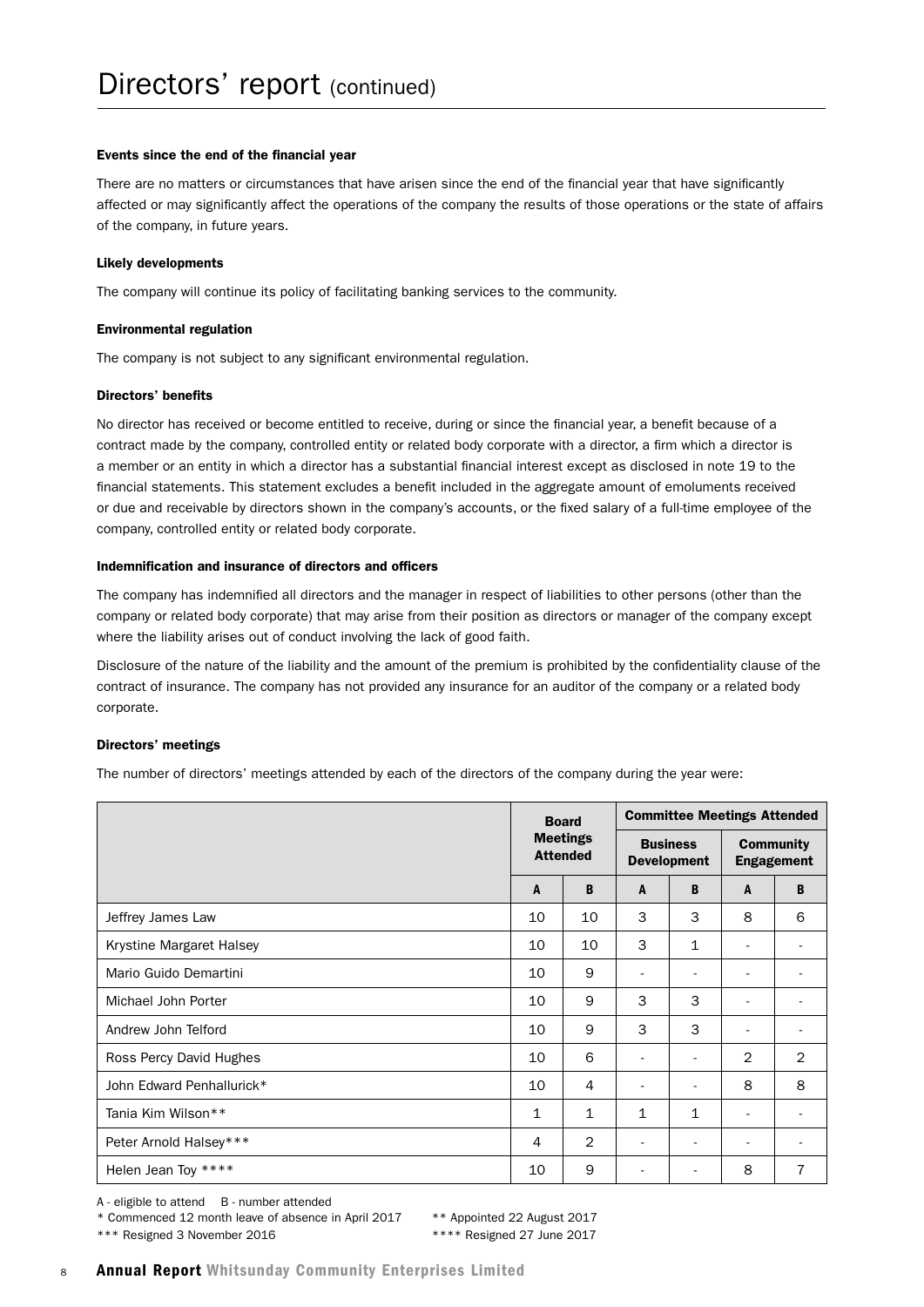#### Proceedings on behalf of the company

No person has applied to the Court under section 237 of the Corporations Act 2001 for leave to bring proceedings on behalf of the company, or to intervene in any proceedings to which the company is a party, for the purpose of taking responsibility on behalf of the company for all or part of those proceedings.

No proceedings have been brought or intervened in on behalf of the company with leave of the Court under section 237 of the Corporations Act 2001.

#### Non audit services

The company may decide to employ the auditor on assignments additional to their statutory duties where the auditor's expertise and experience with the company are important. Details of the amounts paid or payable to the auditor (Andrew Frewin Stewart) for audit and non audit services provided during the year are set out in the notes to the accounts.

The board of directors has considered the position and is satisfied that the provision of the non-audit services is compatible with the general standard of independence for auditors imposed by the Corporations Act 2001.

The directors are satisfied that the provision of non-audit services by the auditor, as set out in the notes did not compromise the auditor independence requirements of the Corporations Act 2001 for the following reasons:

- all non-audit services have been reviewed by the board to ensure they do not impact on the impartiality and objectivity of the auditor
- none of the services undermine the general principles relating to auditor independence as set out in APES 110 Code of Ethics for Professional Accountants, including reviewing or auditing the auditor's own work, acting in a management or a decision-making capacity for the company, acting as advocate for the company or jointly sharing economic risk and rewards.

#### Auditor's independence declaration

A copy of the auditor's independence declaration as required under section 307C of the Corporations Act 2001 is set out on page 9.

Signed in accordance with a resolution of the board of directors at Cannonvale, Queensland on 14 September 2017.

Jeffrey James Law, Chairman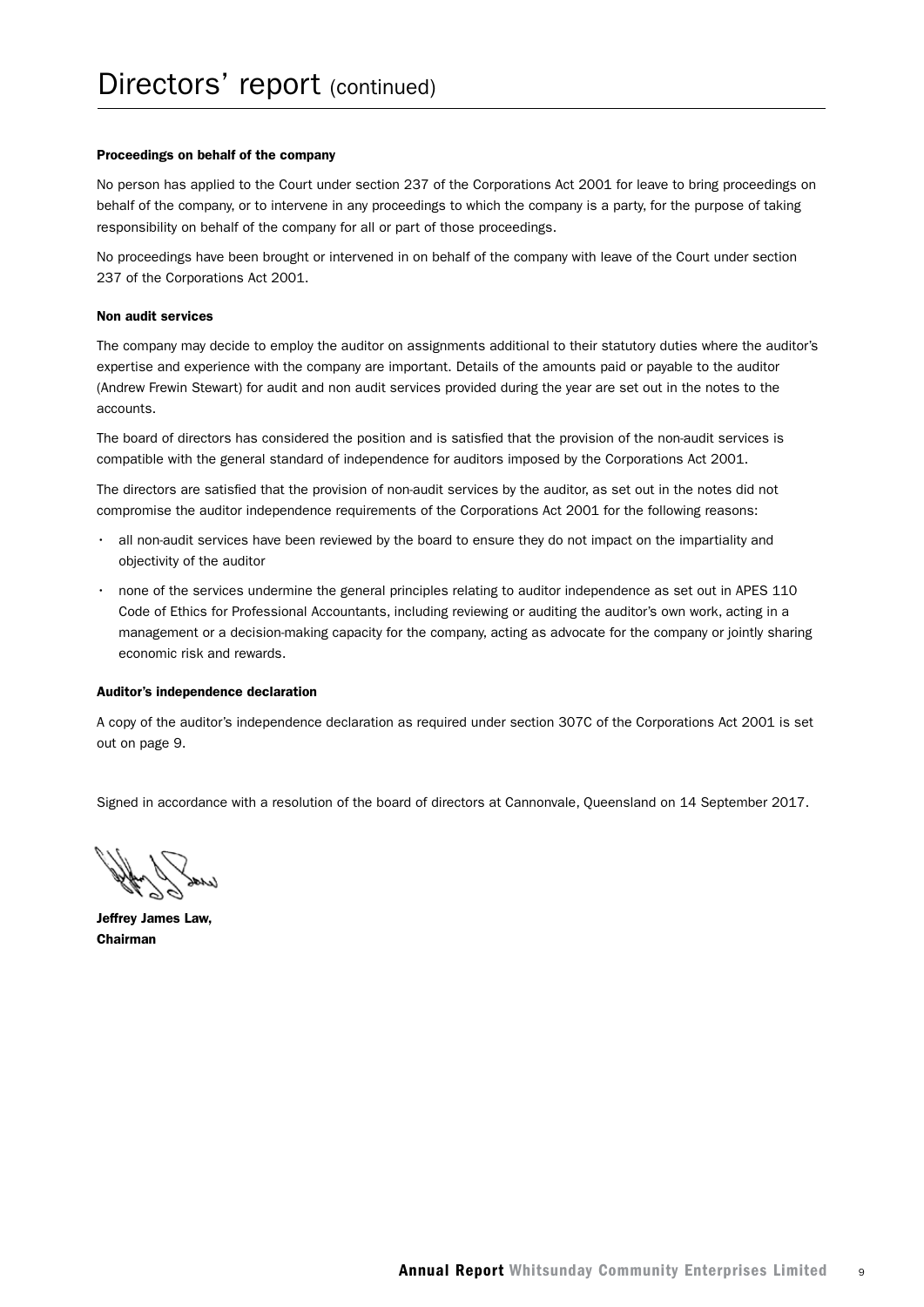## Auditor's independence declaration



**Chartered Accountants** 

61 Bull Street, Bendigo 3550 PO Box 454, Bendigo 3552 03 5443 0344 afsbendigo.com.au

#### Lead auditor's independence declaration under section 307C of the Corporations Act 2001 to the directors of Whitsunday Community Enterprises Limited

As lead auditor for the audit of Whitsunday Community Enterprises Limited for the year ended 30 June 2017, I declare that, to the best of my knowledge and belief, there have been:

- i) no contraventions of the auditor independence requirements of the Corporations Act 2001 in relation to the audit; and
- ii) no contraventions of any applicable code of professional conduct in relation to the audit.

**Andrew Frewin Stewart** 61 Bull Street, Bendigo Vic 3550 Dated: 14 September 2017

David Hutchings **Lead Auditor**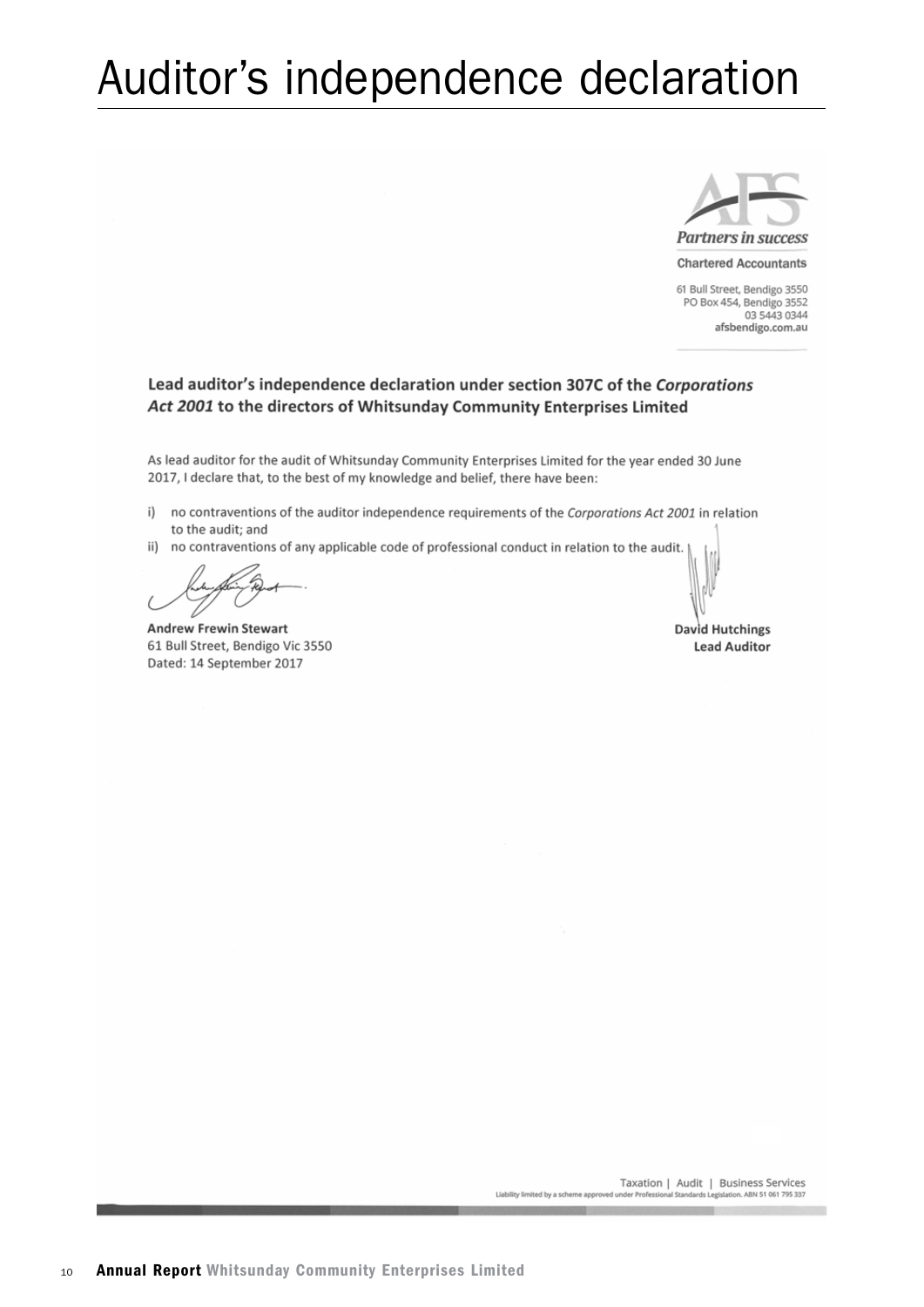## Financial statements

## Statement of Profit or Loss and Other Comprehensive Income for the year ended 30 June 2017

|                                                                                                      | <b>Notes</b> | 2017<br>\$ | 2016<br>\$ |
|------------------------------------------------------------------------------------------------------|--------------|------------|------------|
| Revenue from ordinary activities                                                                     | 4            | 499,032    | 381,491    |
| Employee benefits expense                                                                            |              | (246, 556) | (276, 773) |
| Charitable donations, sponsorship, advertising and promotion                                         |              | (45,078)   | (52,048)   |
| Occupancy and associated costs                                                                       |              | (52, 801)  | (52, 590)  |
| Systems costs                                                                                        |              | (16, 856)  | (20, 630)  |
| Depreciation and amortisation expense                                                                | 5            | (30, 947)  | (35, 128)  |
| Finance costs                                                                                        | 5            | (7, 711)   | (4,995)    |
| General administration expenses                                                                      |              | (78, 867)  | (81, 686)  |
| Profit/(loss) before income tax                                                                      |              | 20,216     | (142, 359) |
| Income tax (expense)/credit                                                                          | 6            | (11, 106)  | 29,191     |
| Profit/(loss) after income tax                                                                       |              | 9,110      | (113, 168) |
| Total comprehensive income for the year attributable to the<br>ordinary shareholders of the company: |              | 9,110      | (113, 168) |
| <b>Earnings per share</b>                                                                            |              | ¢          | ¢          |
| Basic earnings per share                                                                             | 21           | 1.14       | (14.15)    |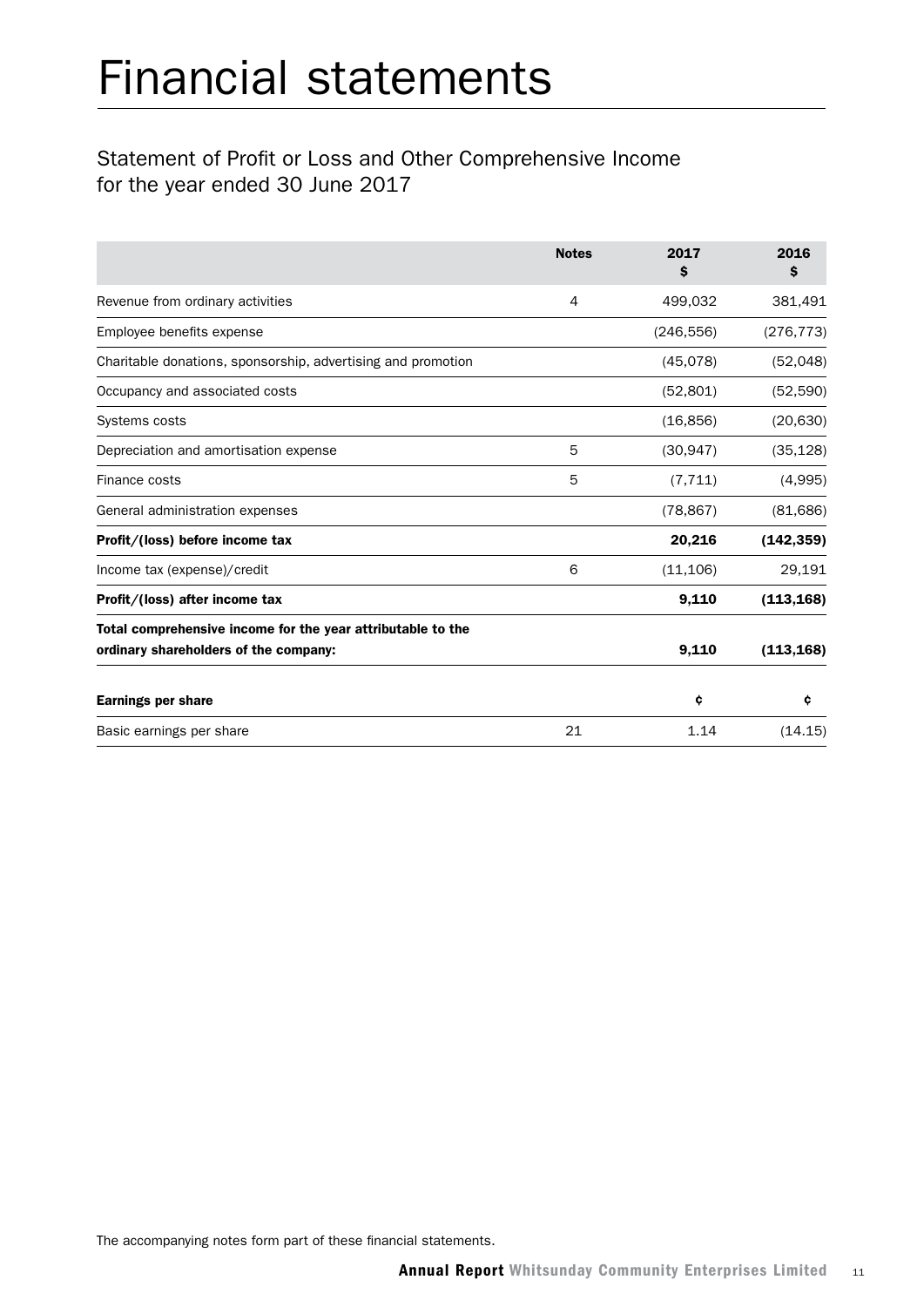## Balance Sheet as at 30 June 2017

|                                      | <b>Notes</b>   | 2017<br>\$ | 2016<br>\$ |
|--------------------------------------|----------------|------------|------------|
| <b>ASSETS</b>                        |                |            |            |
| <b>Current Assets</b>                |                |            |            |
| Cash and cash equivalents            | $\overline{7}$ | 23,754     | 702        |
| Trade and other receivables          | 8              | 16,998     | 14,520     |
| <b>Total Current Assets</b>          |                | 40,752     | 15,222     |
| <b>Non-Current Assets</b>            |                |            |            |
| Property, plant and equipment        | 9              | 163,008    | 170,479    |
| Intangible assets                    | 10             | 94,073     | 48,007     |
| Deferred tax asset                   | 11             | 178,145    | 189,251    |
| <b>Total Non-Current Assets</b>      |                | 435,226    | 407,737    |
| <b>Total Assets</b>                  |                | 475,978    | 422,959    |
| <b>LIABILITIES</b>                   |                |            |            |
| <b>Current Liabilities</b>           |                |            |            |
| Trade and other payables             | 12             | 19,915     | 10,548     |
| Borrowings                           | 13             | 176,901    | 201,454    |
| <b>Total Current Liabilities</b>     |                | 196,816    | 212,002    |
| <b>Non-Current Liabilities</b>       |                |            |            |
| Trade and other payables             | 12             | 59,095     |            |
| <b>Total Non-Current Liabilities</b> |                | 59,095     |            |
| <b>Total Liabilities</b>             |                | 255,911    | 212,002    |
| <b>Net Assets</b>                    |                | 220,067    | 210,957    |
| <b>Equity</b>                        |                |            |            |
| Issued capital                       | 14             | 768,948    | 768,948    |
| <b>Accumulated losses</b>            | 15             | (548, 881) | (557, 991) |
| <b>Total Equity</b>                  |                | 220,067    | 210,957    |

The accompanying notes form part of these financial statements.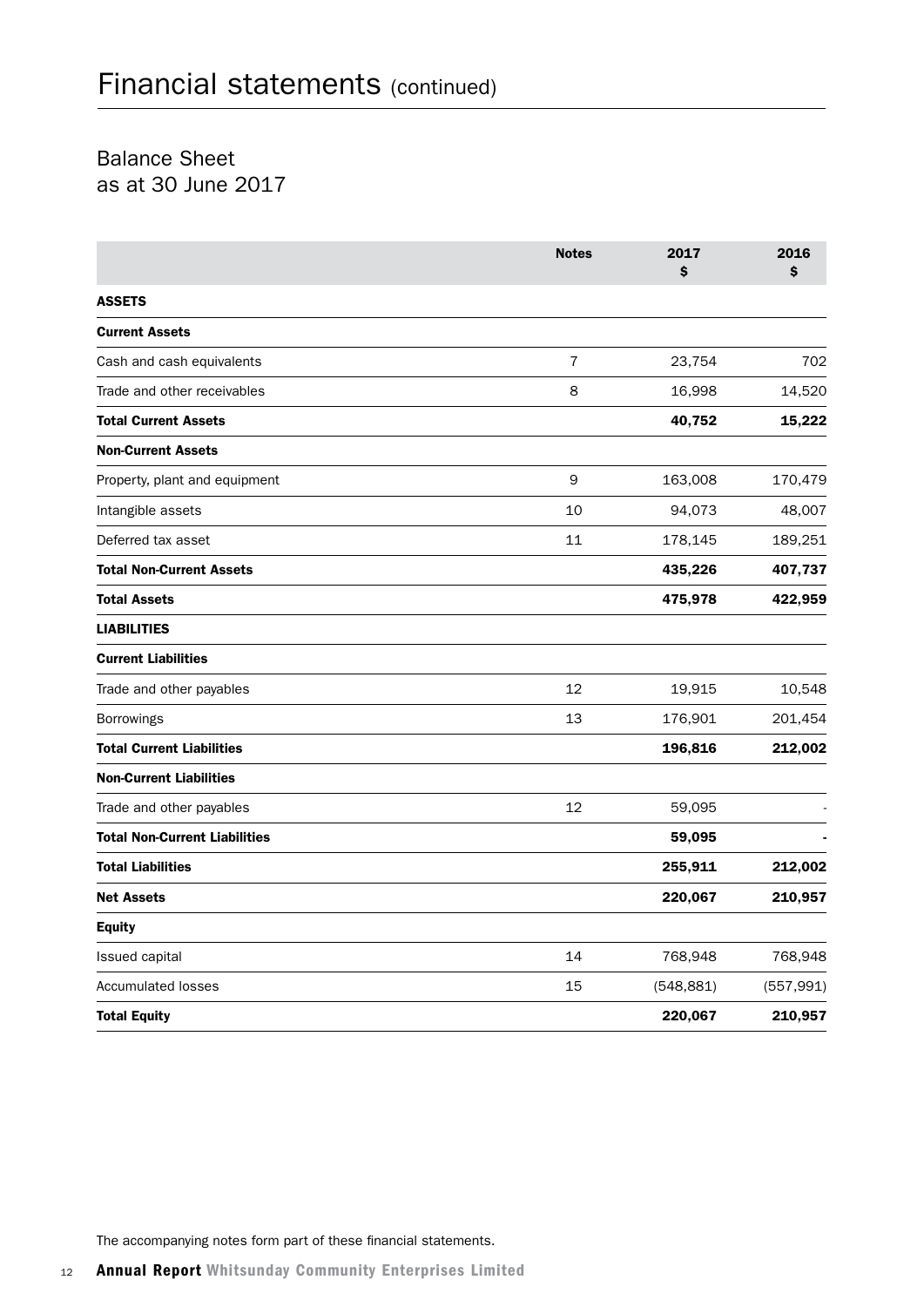## Statement of Changes in Equity for the year ended 30 June 2017

|                                                       | <b>Issued</b><br>capital<br>s | <b>Accumulated</b><br>losses<br>\$ | <b>Total</b><br>equity<br>\$ |
|-------------------------------------------------------|-------------------------------|------------------------------------|------------------------------|
| Balance at 1 July 2015                                | 768,948                       | (444, 823)                         | 324,125                      |
| Total comprehensive income for the year               |                               | (113, 168)                         | (113, 168)                   |
| Transactions with owners in their capacity as owners: |                               |                                    |                              |
| Shares issued during period                           |                               |                                    |                              |
| Costs of issuing shares                               |                               |                                    |                              |
| Dividends provided for or paid                        |                               |                                    |                              |
| Balance at 30 June 2016                               | 768,948                       | (557, 991)                         | 210,957                      |
| Balance at 1 July 2016                                | 768,948                       | (557, 991)                         | 210,957                      |
| Total comprehensive income for the year               |                               | 9,110                              | 9,110                        |
| Transactions with owners in their capacity as owners: |                               |                                    |                              |
| Shares issued during period                           |                               |                                    |                              |
| Costs of issuing shares                               |                               |                                    |                              |
| Dividends provided for or paid                        |                               |                                    |                              |
| Balance at 30 June 2017                               | 768,948                       | (548, 881)                         | 220,067                      |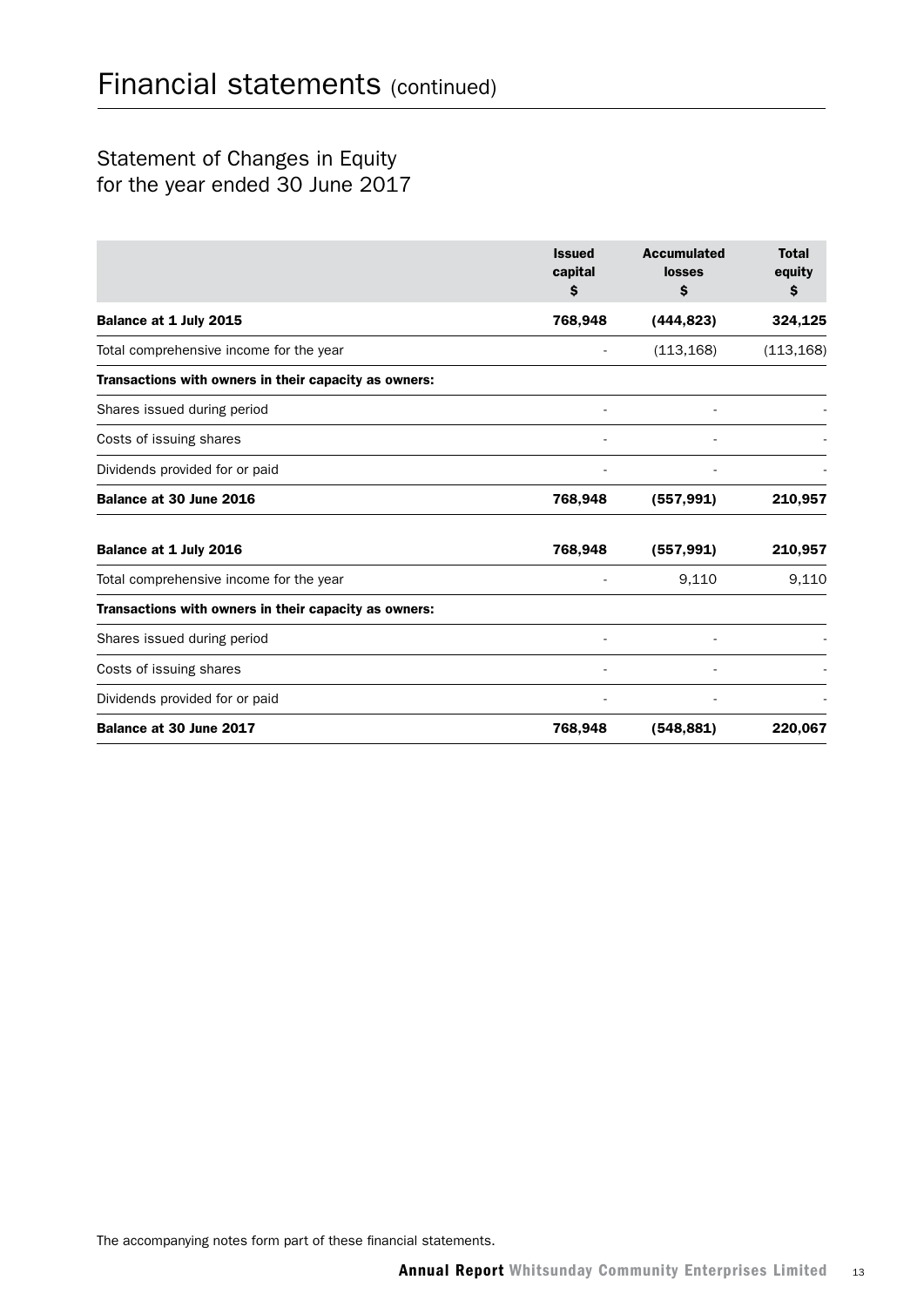## Statement of Cash Flows for the year ended 30 June 2017

|                                                                  | <b>Notes</b> | 2017<br>s  | 2016<br>\$ |
|------------------------------------------------------------------|--------------|------------|------------|
| <b>Cash flows from operating activities</b>                      |              |            |            |
| Receipts from customers                                          |              | 541,267    | 415,883    |
| Payments to suppliers and employees                              |              | (483, 562) | (521, 203) |
| Interest paid                                                    |              | (7, 711)   | (4,995)    |
| Net cash provided by/(used in) operating activities              | 16           | 49,994     | (110, 315) |
| Cash flows from investing activities                             |              |            |            |
| Payments for property, plant and equipment                       |              | (2,389)    |            |
| Net cash used in investing activities                            |              | (2,389)    |            |
| <b>Cash flows from financing activities</b>                      |              |            |            |
| Repayment of borrowings                                          |              |            | (552)      |
| Net cash used in financing activities                            |              |            | (552)      |
| Net increase/(decrease) in cash held                             |              | 47,605     | (110, 867) |
| Cash and cash equivalents at the beginning of the financial year |              | (200, 752) | (89, 885)  |
| Cash and cash equivalents at the end of the financial year       | 7(a)         | (153, 147) | (200, 752) |

The accompanying notes form part of these financial statements.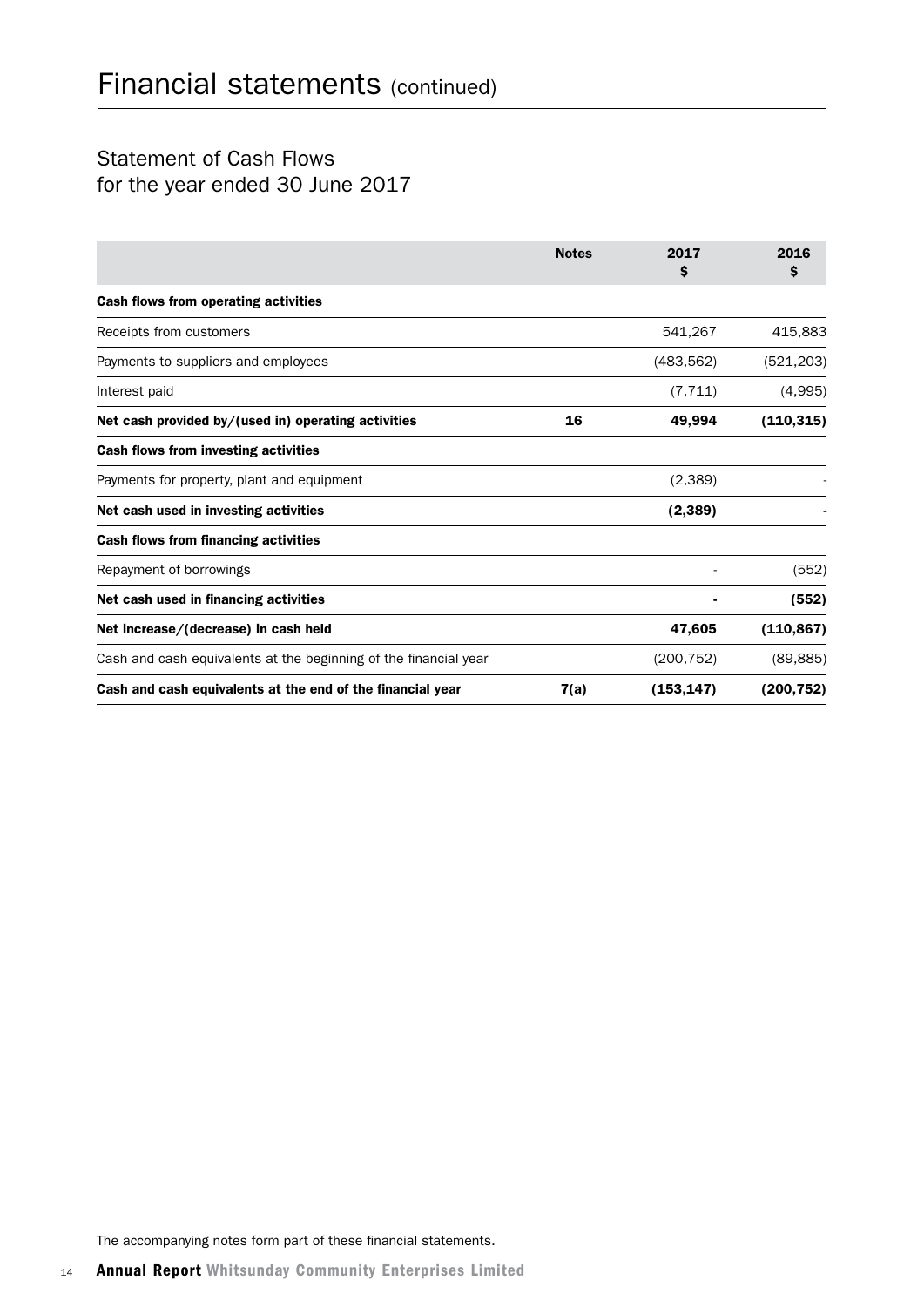## Notes to the financial statements

## For year ended 30 June 2017

### Note 1. Summary of significant accounting policies

#### a) Basis of preparation

These general purpose financial statements have been prepared in accordance with Australian Accounting Standards and Interpretations issued by the Australian Accounting Standard Boards and the Corporations Act 2001. The company is a for-profit entity for the purpose of preparing the financial statements.

#### Compliance with IFRS

These financial statements and notes comply with International Financial Reporting Standards (IFRS) as issued by the International Accounting Standards Board (IASB).

#### Critical accounting estimates

The preparation of the financial statements requires the use of certain critical accounting estimates. It also requires management to exercise its judgement in the process of applying the company's accounting policies. These areas involving a higher degree of judgement or complexities, or areas where assumptions and estimates are significant to the financial statements are disclosed in note 3.

#### Historical cost convention

The financial statements have been prepared under the historical cost convention on an accruals basis as modified by the revaluation of financial assets and liabilities at fair value through profit or loss and where stated, current valuations of non-current assets. Cost is based on the fair values of the consideration given in exchange for assets.

#### Comparative figures

Where required by Australian Accounting Standards comparative figures have been adjusted to conform with changes in presentation for the current financial year.

#### Application of new and amended accounting standards

There are a number of amendments to accounting standards issued by the Australian Accounting Standards Board (AASB) that became mandatorily effective for accounting periods beginning on or after 1 July 2016, and are therefore relevant for the current financial year.

None of these amendments to accounting standards issued by the Australian Accounting Standards Board (AASB) materially affected any of the amounts recognised in the current period or any prior period and are not likely to affect future periods.

There are also a number of accounting standards and interpretations issued by the Australian Accounting Standards Board (AASB) that become effective in future accounting periods.

The company has elected not to apply any accounting standards or interpretations before their mandatory operative date for the annual reporting period beginning 1 July 2016. These future accounting standards and interpretations therefore have no impact on amounts recognised in the current period or any prior period.

Only AASB 16 Leases, effective for the annual reporting period beginning on or after 1 January 2019 is likely to impact the company. This revised standard will require the branch lease to be capitalised.

#### Economic dependency - Bendigo and Adelaide Bank Limited

The company has entered into a franchise agreement with Bendigo and Adelaide Bank Limited that governs the management of the **Community Bank®** branch at Cannonvale, Queensland.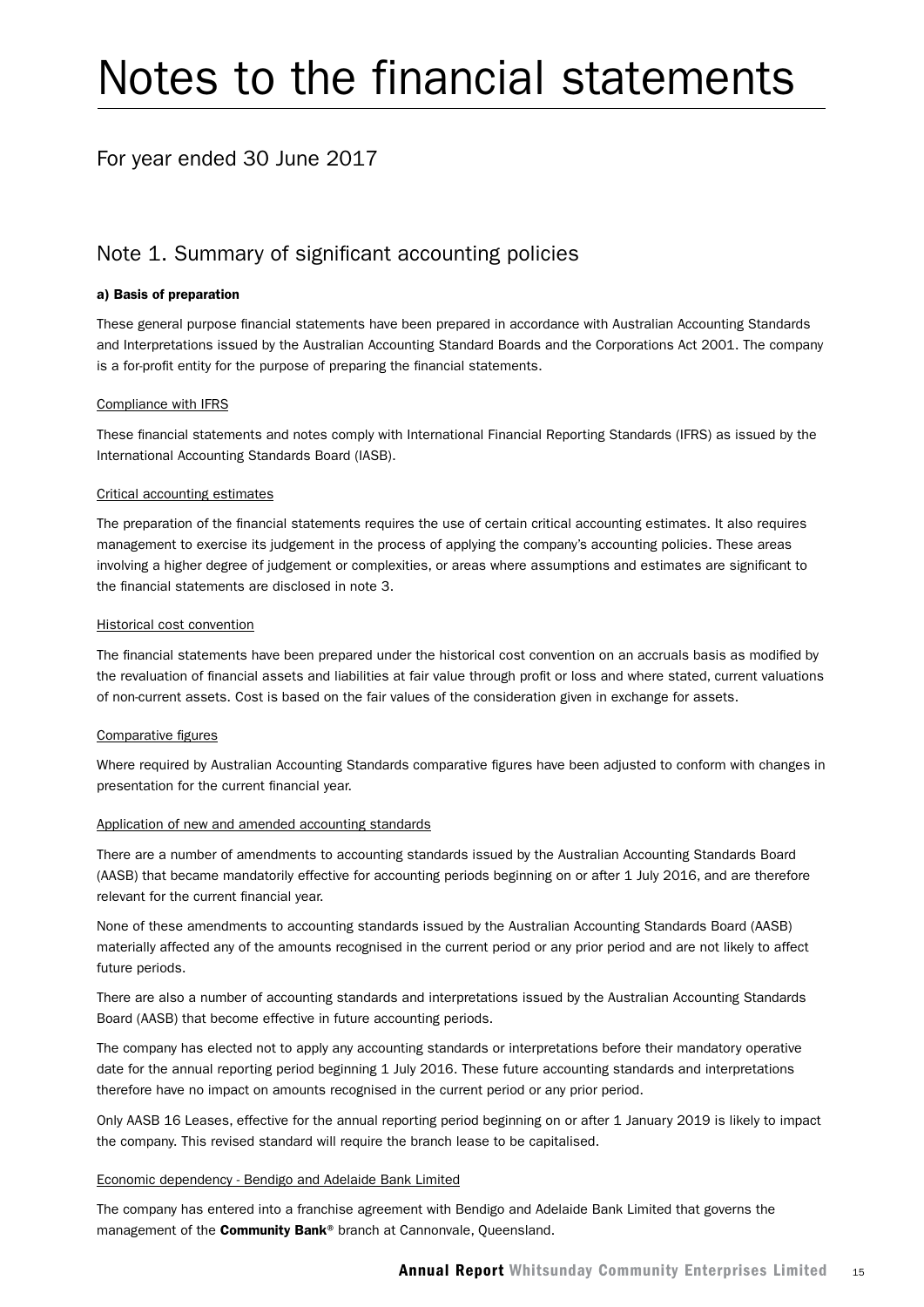#### a) Basis of preparation (continued)

#### Economic dependency - Bendigo and Adelaide Bank Limited (continued)

The branch operates as a franchise of Bendigo and Adelaide Bank Limited, using the name "Bendigo Bank" and the logo and system of operations of Bendigo and Adelaide Bank Limited. The company manages the Community Bank® branch on behalf of Bendigo and Adelaide Bank Limited, however all transactions with customers conducted through the Community Bank® branch are effectively conducted between the customers and Bendigo and Adelaide Bank Limited.

All deposits are made with Bendigo and Adelaide Bank Limited, and all personal and investment products are products of Bendigo and Adelaide Bank Limited, with the company facilitating the provision of those products. All loans, leases or hire purchase transactions, issues of new credit or debit cards, temporary or bridging finance and any other transaction that involves creating a new debt, or increasing or changing the terms of an existing debt owed to Bendigo and Adelaide Bank Limited, must be approved by Bendigo and Adelaide Bank Limited. All credit transactions are made with Bendigo and Adelaide Bank Limited, and all credit products are products of Bendigo and Adelaide Bank Limited.

The company promotes and sells the products and services, but is not a party to the transaction.

The credit risk (i.e. the risk that a customer will not make repayments) is for the relevant Bendigo and Adelaide Bank Limited entity to bear as long as the company has complied with the appropriate procedures and relevant obligations and has not exercised a discretion in granting or extending credit.

Bendigo and Adelaide Bank Limited provides significant assistance in establishing and maintaining the **Community** Bank<sup>®</sup> branch franchise operations. It also continues to provide ongoing management and operational support and other assistance and guidance in relation to all aspects of the franchise operation, including advice and assistance in relation to:

- $\cdot$  the design, layout and fit out of the **Community Bank**<sup>®</sup> branch
- training for the branch manager and other employees in banking, management systems and interface protocol
- methods and procedures for the sale of products and provision of services
- security and cash logistic controls
- calculation of company revenue and payment of many operating and administrative expenses
- the formulation and implementation of advertising and promotional programs
- sales techniques and proper customer relations.

The following is a summary of the material accounting policies adopted by the company in the preparation of the financial statements. The accounting policies have been consistently applied, unless otherwise stated.

#### b) Revenue

Revenue is recognised when the amount of revenue can be reliably measured, it is probable that future economic benefits will flow to the company and any specific criteria have been met. Interest and fee revenue is recognised when earned. The gain or loss on disposal of property, plant and equipment is recognised on a net basis and is classified as income rather than revenue. All revenue is stated net of the amount of Goods and Services Tax (GST).

#### Revenue calculation

The franchise agreement provides that three forms of revenue may be earned by the company – margin, commission and fee income. Bendigo and Adelaide Bank Limited decides the form of revenue the company earns on different types of products and services.

The revenue earned by the company is dependent on the business that it generates. It may also be affected by other factors, such as economic and local conditions, for example, interest rates.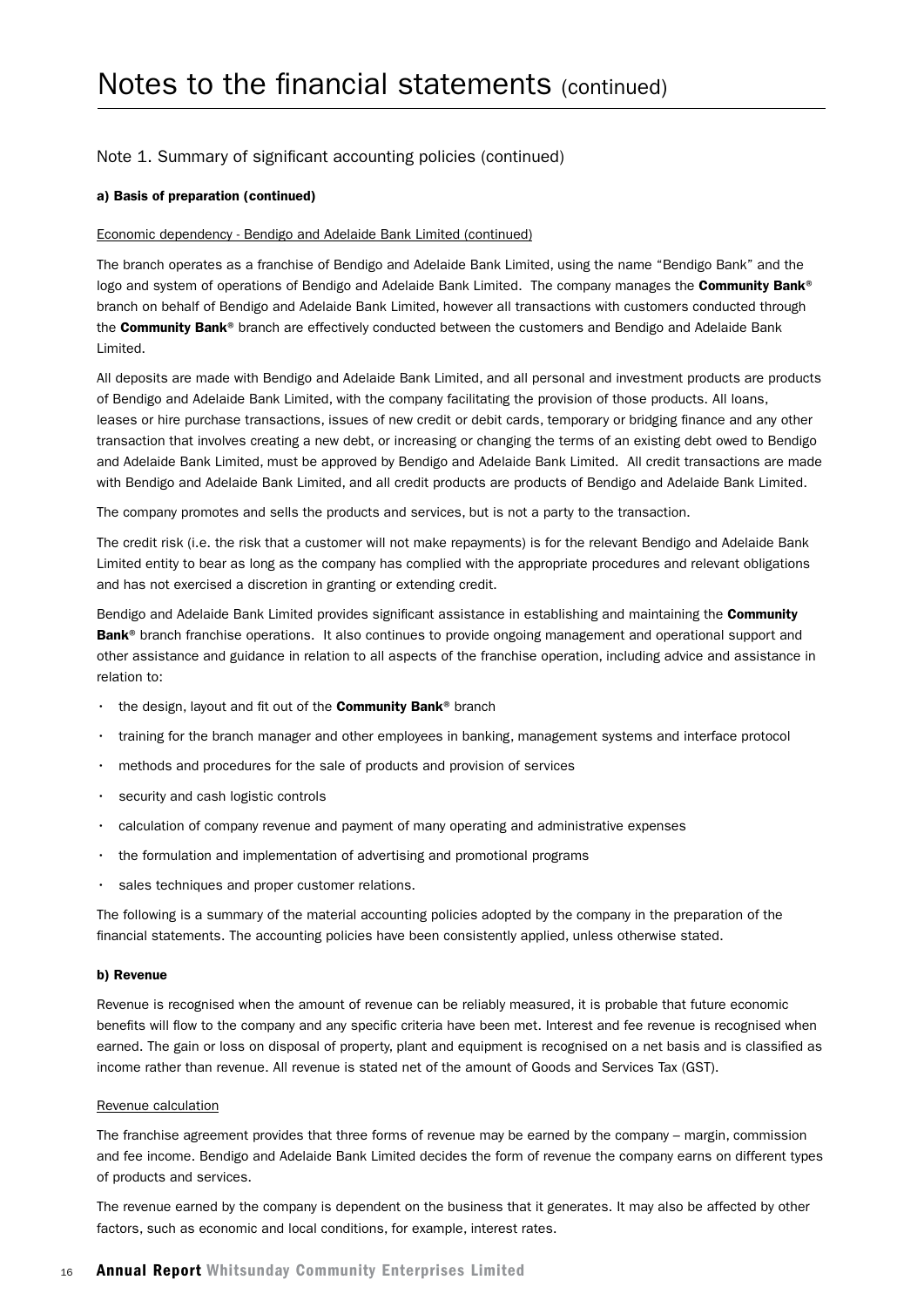#### b) Revenue (continued)

#### Core banking products

Bendigo and Adelaide Bank Limited has identified some Bendigo Bank Group products and services as 'core banking products'. It may change the products and services which are identified as core banking products by giving the company at least 30 days' notice. Core banking products currently include Bendigo Bank branded home loans, term deposits and at call deposits.

#### Margin

Margin is arrived at through the following calculation:

- Interest paid by customers on loans less interest paid to customers on deposits
- plus any deposit returns i.e. interest return applied by Bendigo and Adelaide Bank Limited for a deposit,
- minus any costs of funds i.e. interest applied by Bendigo and Adelaide Bank Limited to fund a loan.

Note: In very simplified terms, currently, deposit return means the interest Bendigo and Adelaide Bank Limited gets when it invests the money the customer deposits with it. The cost of funds means the interest Bendigo and Adelaide Bank Limited pays when it borrows the money to give a customer a loan.

For those products and services on which margin is paid, the company is entitled to a share of the margin earned by Bendigo and Adelaide Bank Limited (i.e. income adjusted for Bendigo and Adelaide Bank Limited's interest expense and interest income return). However, if this reflects a loss, the company incurs a share of that loss.

Products and services on which margin is paid include variable rate deposits and variable rate home loans.

#### Commission

Commission is a fee paid for products and services sold. It may be paid on the initial sale or on an ongoing basis. Commission is payable on the sale of an insurance product such as home contents. Examples of products and services on which ongoing commissions are paid include leasing and Sandhurst Trustees Limited products.

#### Fee income

Fee income is a share of what is commonly referred to as 'bank fees and charges' charged to customers by Bendigo Bank Group entities including fees for loan applications and account transactions.

#### Discretionary financial contributions

In addition to margin, commission and fee income, and separate from the franchise agreement, Bendigo and Adelaide Bank Limited has also made discretionary financial payments to the company. These are referred to by Bendigo and Adelaide Bank Limited as a "Market Development Fund" (MDF).

The amount has been based on the volume of business attributed to a branch. The purpose of the discretionary payments is to assist with local market development activities, including community sponsorships and donations.

It is for the board to decide how to use the MDF.

The payments from Bendigo and Adelaide Bank Limited are discretionary and Bendigo and Adelaide Bank Limited may change the amount or stop making them at any time.

#### Ability to change financial return

Under the franchise agreement, Bendigo and Adelaide Bank Limited may change the form and amount of financial return that the company receives. The reasons it may make a change include changes in industry or economic conditions or changes in the way Bendigo and Adelaide Bank Limited earns revenue.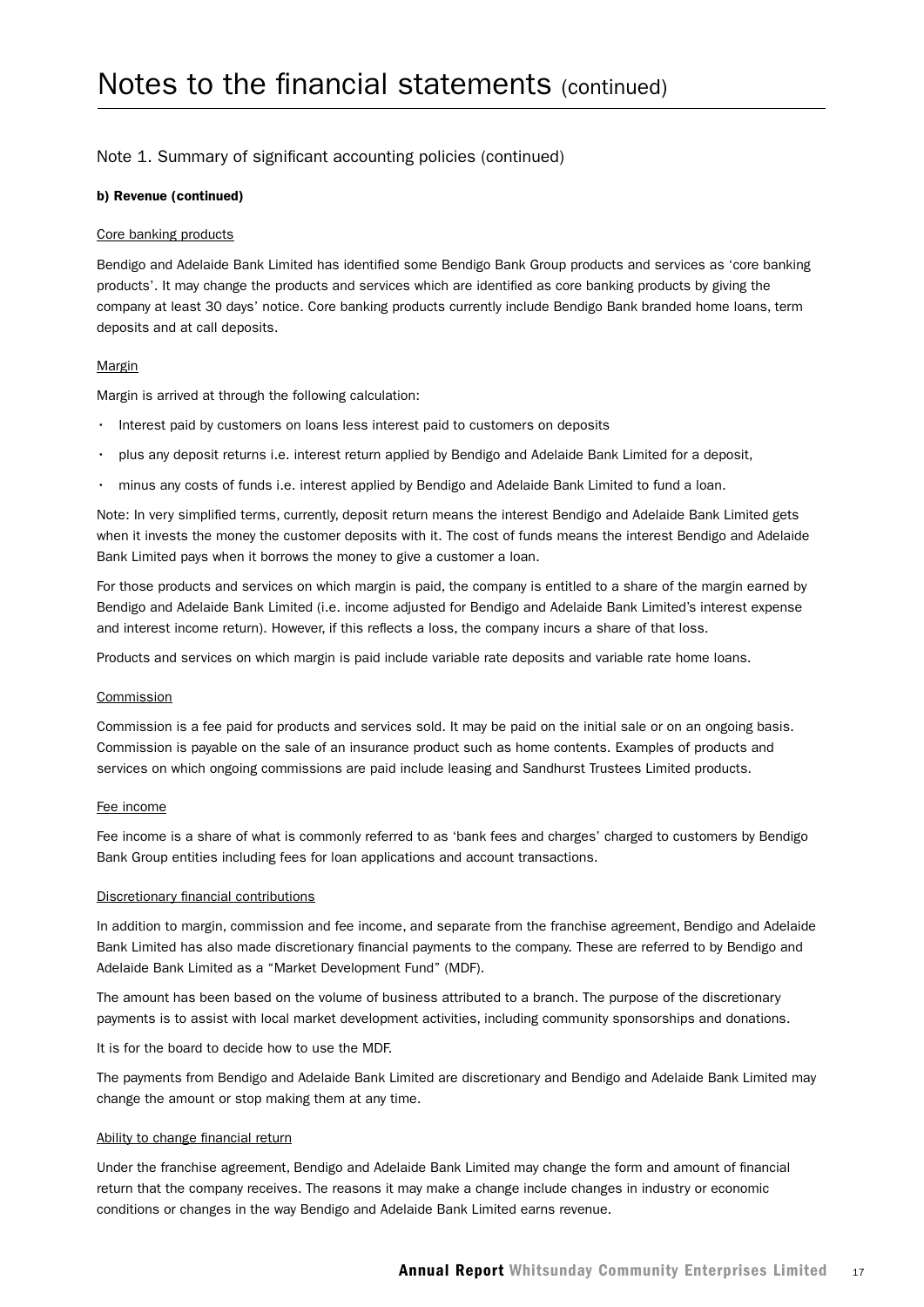#### b) Revenue (continued)

#### Ability to change financial return (continued)

The change may be to the method of calculation of margin, the amount of margin, commission and fee income or a change of a margin to a commission or vice versa. This may affect the amount of revenue the company receives on a particular product or service. The effect of the change on the revenue earned by the company is entirely dependent on the change.

If Bendigo and Adelaide Bank Limited makes a change to the margin or commission on core banking products and services, it must not reduce the margin and commission the company receives on core banking products and services Bendigo and Adelaide Bank Limited attributes to the company to less than 50% (on an aggregate basis) of Bendigo and Adelaide Bank Limited's margin at that time. For other products and services, there is no restriction on the change Bendigo and Adelaide Bank Limited may make.

Bendigo and Adelaide Bank Limited must give the company 30 days' notice before it changes the products and services on which margin, commission or fee income is paid, the method of calculation of margin and the amount of margin, commission or fee income.

#### Monitoring and changing financial return

Bendigo and Adelaide Bank Limited monitors the distribution of financial return between Community Bank® companies and Bendigo and Adelaide Bank Limited on an ongoing basis.

Overall, Bendigo and Adelaide Bank Limited has made it clear that the **Community Bank®** model is based on the principle of shared reward for shared effort. In particular, in relation to core banking products and services, the aim is to achieve an equal share of Bendigo and Adelaide Bank Limited's margin.

#### c) Income tax

#### Current tax

Current tax is calculated by reference to the amount of income taxes payable or recoverable in respect of the taxable profit or loss for the period. It is calculated using tax rates and tax laws that have been enacted or substantively enacted by reporting date. Current tax for current and prior periods is recognised as a liability (or asset) to the extent that it is unpaid (or refundable).

#### Deferred tax

Deferred tax is accounted for using the balance sheet liability method on temporary differences arising from differences between the carrying amount of assets and liabilities in the financial statements and the corresponding tax base of those items.

In principle, deferred tax liabilities are recognised for all taxable temporary differences. Deferred tax assets are recognised to the extent that it is probable that sufficient taxable amounts will be available against which deductible temporary differences or unused tax losses and tax offsets can be utilised. However, deferred tax assets and liabilities are not recognised if the temporary differences giving rise to them arise from the initial recognition of assets and liabilities (other than as a result of a business combination) which affects neither taxable income nor accounting profit. Furthermore, a deferred tax liability is not recognised in relation to taxable temporary differences arising from goodwill.

Deferred tax assets and liabilities are measured at the tax rates that are expected to apply to the period(s) when the asset and liability giving rise to them are realised or settled, based on tax rates (and tax laws) that have been enacted or substantively enacted by reporting date. The measurement of deferred tax liabilities reflects the tax consequences that would follow from the manner in which the consolidated entity expects, at the reporting date, to recover or settle the carrying amount of its assets and liabilities.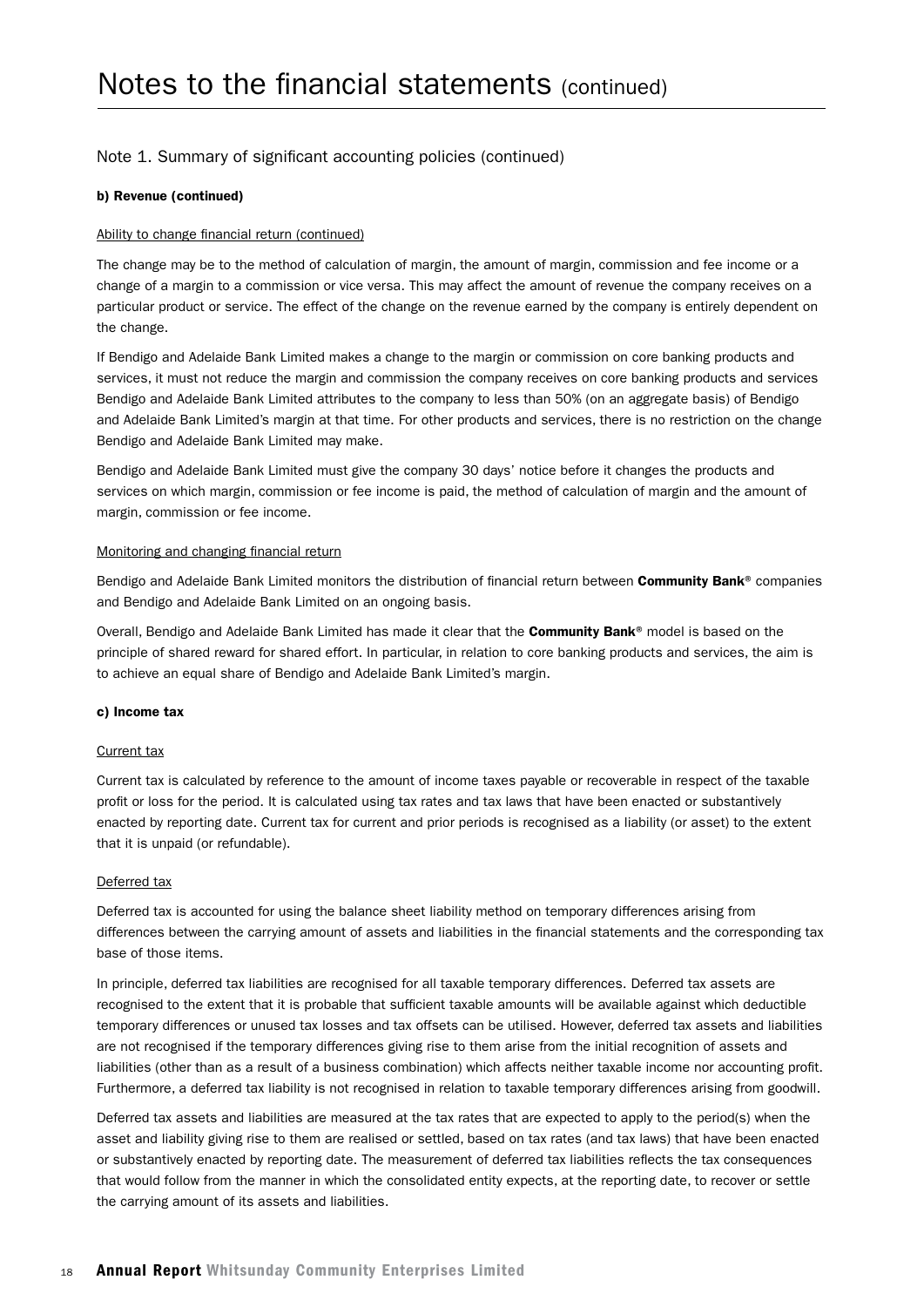#### c) Income tax (continued)

#### Deferred tax (continued)

Deferred tax assets and liabilities are offset when there is a legally enforceable right to offset current tax and when the balances relate to taxes levied by the same taxation authority and the company entity intends to settle its tax assets and liabilities on a net basis.

#### Current and deferred tax for the period

Current and deferred tax is recognised as an expense or income in the Statement of Profit or Loss and Other Comprehensive Income, except when it relates to items credited or debited to equity, in which case the deferred tax is also recognised directly in equity, or where it arises from initial accounting for a business combination, in which case it is taken into account in the determination of goodwill or excess.

#### d) Employee entitlements

Provision is made for the company's liability for employee benefits arising from services rendered by employees to balance date. Employee benefits that are expected to be settled within one year have been measured at the amounts expected to be paid when the liability is settled, plus related on-costs. Employee benefits payable later than one year have been measured at the present value of the estimated future cash outflows to be made for those benefits.

The company contributes to a defined contribution plan. Contributions to employee superannuation funds are charged against income as incurred.

#### e) Cash and cash equivalents

For the purposes of the Statement of Cash Flows, cash includes cash on hand and in banks and investments in money market instruments, net of outstanding bank overdrafts. Bank overdrafts are shown within borrowings in current liabilities on the Balance Sheet.

#### f) Trade receivables and payables

Receivables are carried at their amounts due. The collectability of debts is assessed at balance date and specific provision is made for any doubtful accounts. Liabilities for trade creditors and other amounts are carried at cost that is the fair value of the consideration to be paid in the future for goods and services received, whether or not billed to the company.

#### g) Property, plant and equipment

Plant and equipment, leasehold improvements and equipment under finance lease are stated at cost less accumulated depreciation and impairment. Cost includes expenditure that is directly attributable to the acquisition of the item. In the event that settlement of all or part of the purchase consideration is deferred, cost is determined by discounting the amounts payable in the future to their present value as at the date of acquisition.

Depreciation is provided on property, plant and equipment, including freehold buildings but excluding land. Depreciation is calculated on a straight line basis so as to write off the net cost of each asset over its expected useful life to its estimated residual value. Leasehold improvements are depreciated at the rate equivalent to the available building allowance using the straight line method. The estimated useful lives, residual values and depreciation method are reviewed at the end of each annual reporting period.

The following estimated useful lives are used in the calculation of depreciation:

|  | leasehold improvements | 40 years |
|--|------------------------|----------|
|--|------------------------|----------|

- plant and equipment 2.5 40 years
- motor vehicles 3 5 years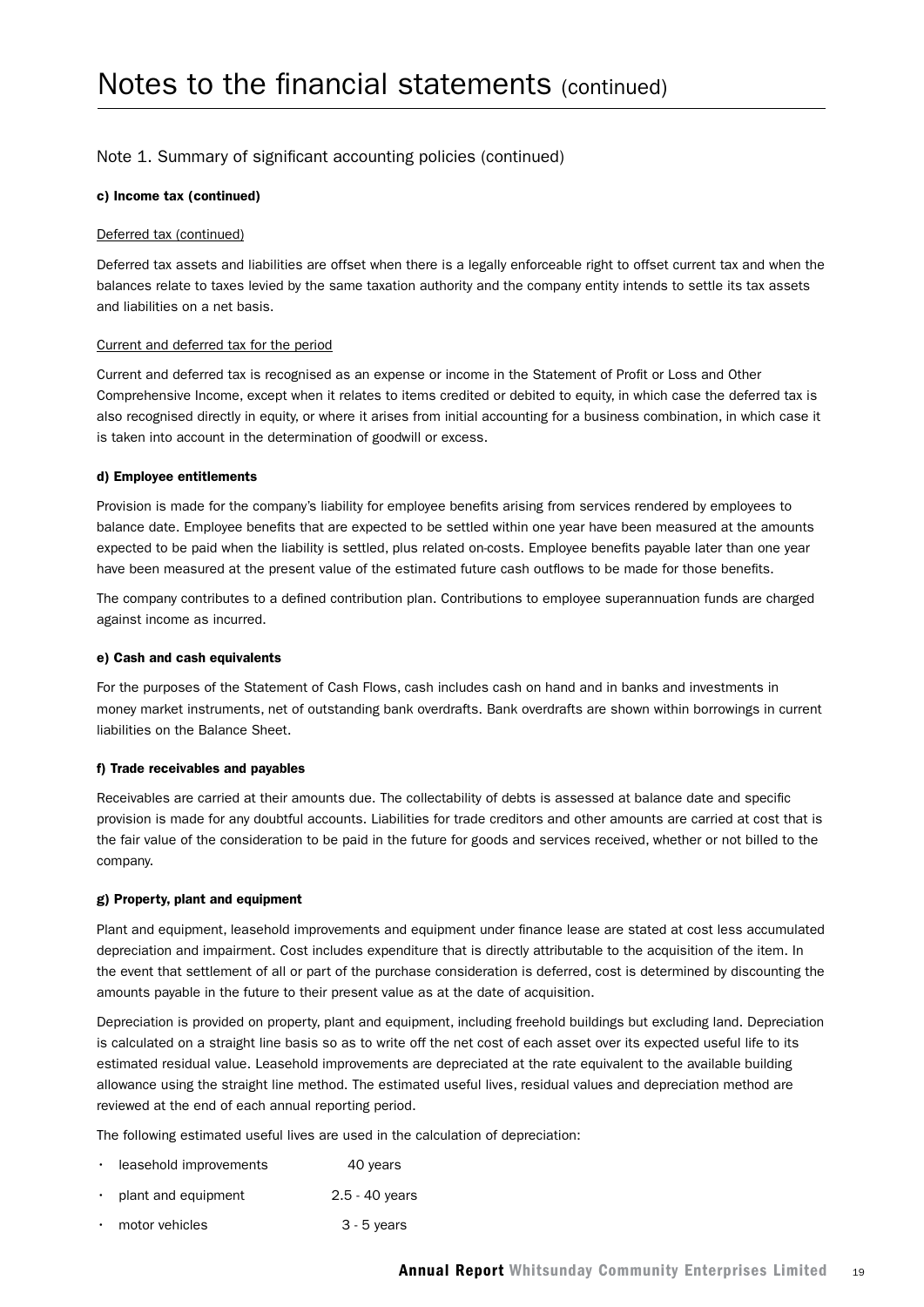#### h) Intangibles

The franchise fee paid to Bendigo and Adelaide Bank Limited has been recorded at cost and is amortised on a straight line basis over the life of the franchise agreement.

The renewal processing fee paid to Bendigo and Adelaide Bank Limited when renewing the franchise agreement has also been recorded at cost and is amortised on a straight line basis over the life of the franchise agreement.

#### i) Payment terms

Receivables and payables are non interest bearing and generally have payment terms of between 30 and 90 days.

#### j) Borrowings

All loans are initially measured at the principal amount. Interest is recognised as an expense as it accrues.

#### k) Financial instruments

#### Recognition and initial measurement

Financial instruments, incorporating financial assets and financial liabilities are recognised when the entity becomes a party to the contractual provisions of the instrument.

Financial instruments are initially measured at fair value plus transaction costs. Financial instruments are classified and measured as set out below.

#### **Derecognition**

Financial assets are derecognised where the contractual rights to receipt of cash flows expires or the asset is transferred to another party whereby the entity no longer has any significant continuing involvement in the risks and benefits associated with the asset.

#### Classification and subsequent measurement

(i) Loans and receivables

Loans and receivables are non-derivative financial assets with fixed or determinable payments that are not quoted in an active market and are subsequently measured at amortised cost using the effective interest rate method.

(ii) Financial liabilities

Non-derivative financial liabilities (excluding financial guarantees) are subsequently measured at amortised cost using the effective interest rate method.

#### Impairment

At each reporting date, the entity assesses whether there is objective evidence that a financial instrument has been impaired. Impairment losses are recognised in the Statement of Profit or Loss and Other Comprehensive Income.

#### l) Leases

Leases of fixed assets where substantially all the risks and benefits incidental to the ownership of the asset, but not the legal ownership are transferred to the company are classified as finance leases. Finance leases are capitalised by recording an asset and a liability at the lower of the amounts equal to the fair value of the leased property or the present value of the minimum lease payments, including any guaranteed residual values. Lease payments are allocated between the reduction of the lease liability and the lease interest expense for the period.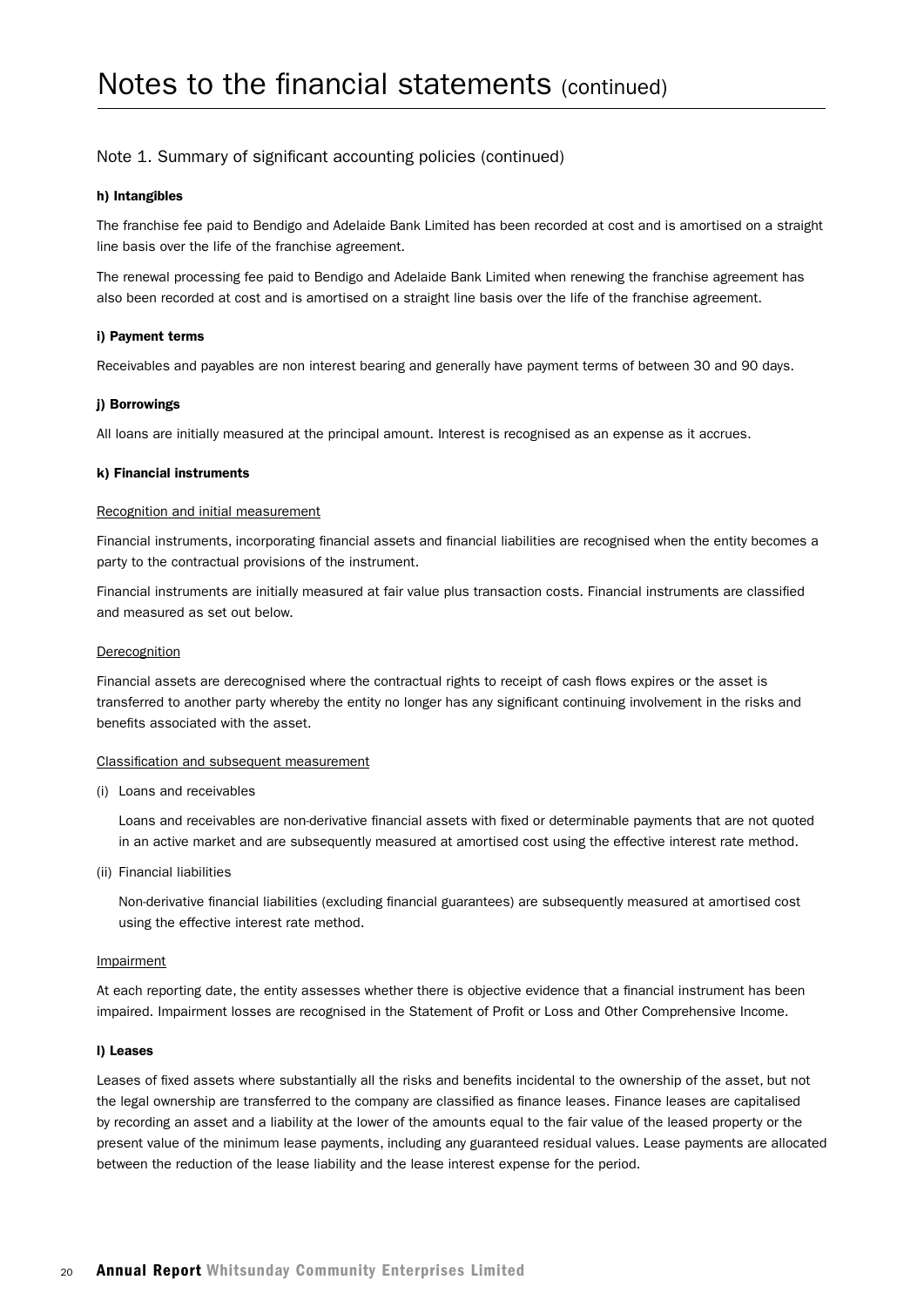#### l) Leases (continued)

Leased assets are depreciated on a straight-line basis over the shorter of their estimated useful lives or the lease term. Lease payments for operating leases, where substantially all the risks and benefits remain with the lessor, are charged as expenses in the periods in which they are incurred. Lease incentives under operating leases are recognised as a liability and amortised on a straight-line basis over the life of the lease term.

#### m) Provisions

Provisions are recognised when the economic entity has a legal, equitable or constructive obligation to make a future sacrifice of economic benefits to other entities as a result of past transactions of other past events, it is probable that a future sacrifice of economic benefits will be required and a reliable estimate can be made of the amount of the obligation.

A provision for dividends is not recognised as a liability unless the dividends are declared, determined or publicly recommended on or before the reporting date.

#### n) Contributed equity

Ordinary shares are recognised at the fair value of the consideration received by the company. Any transaction costs arising on the issue of ordinary shares are recognised directly in equity as a reduction of the share proceeds received.

#### o) Earnings per share

Basic earnings per share is calculated by dividing the profit attributable to equity holders of the company, excluding any costs of servicing equity other than ordinary shares, by the weighted average number of ordinary shares outstanding during the financial year, adjusted for bonus elements in ordinary shares issued during the year.

#### p) Goods and Services Tax

Revenues, expenses and assets are recognised net of the amount of Goods and Services Tax (GST), except where the amount of GST incurred is not recoverable from the taxation authority. In these circumstances, the GST is recognised as part of the cost of acquisition of the asset or as part of the expense.

Receivables and payables are stated with the amount of GST included. The net amount of GST recoverable from, or payable to, the taxation authority is included as part of receivables or payables in the Balance Sheet. Cash flows are included in the Statement of Cash Flows on a gross basis.

The GST components of cash flows arising from investing and financing activities which are recoverable from, or payable to, the taxation authority are classified as operating cash flows.

### Note 2. Financial risk management

The company's activities expose it to a limited variety of financial risks: market risk (including currency risk, fair value interest risk and price risk), credit risk, liquidity risk and cash flow interest rate risk. The company's overall risk management program focuses on the unpredictability of financial markets and seeks to minimise potential adverse effects on the financial performance of the entity. The entity does not use derivative instruments.

Risk management is carried out directly by the board of directors.

(i) Market risk

The company has no exposure to any transactions denominated in a currency other than Australian dollars.

(ii) Price risk

The company is not exposed to equity securities price risk as it does not hold investments for sale or at fair value. The company is not exposed to commodity price risk.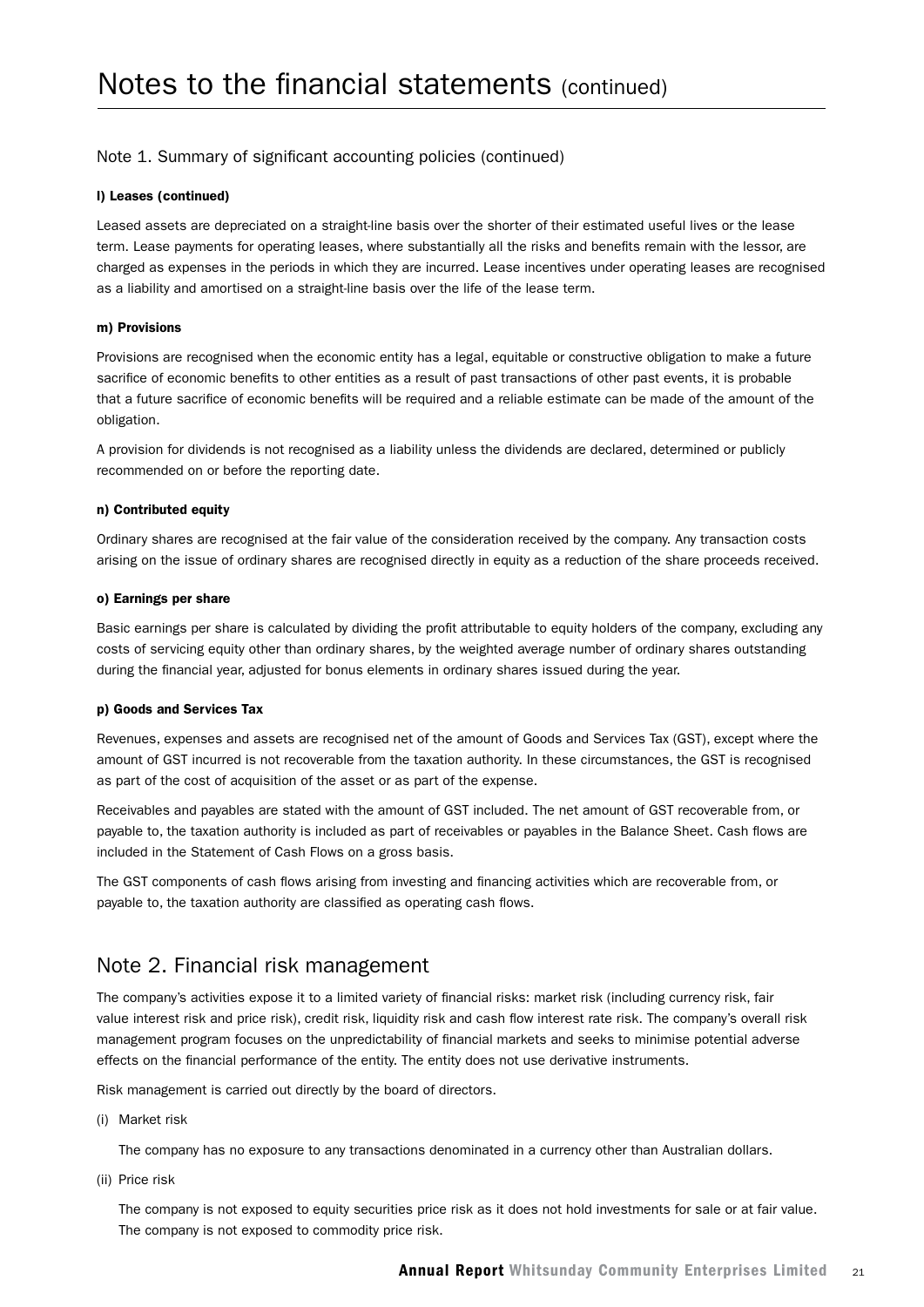#### Note 2. Financial risk management (continued)

(iii) Credit risk

The company has no significant concentrations of credit risk. It has policies in place to ensure that customers have an appropriate credit history. The company's franchise agreement limits the company's credit exposure to one financial institution, being Bendigo and Adelaide Bank Limited.

(iv) Liquidity risk

Prudent liquidity management implies maintaining sufficient cash and marketable securities and the availability of funding from credit facilities. The company believes that its sound relationship with Bendigo and Adelaide Bank Limited mitigates this risk significantly.

(v) Cash flow and fair value interest rate risk

Interest-bearing assets are held with Bendigo and Adelaide Bank Limited and subject to movements in market interest. Interest-rate risk could also arise from long-term borrowings. Borrowings issued at variable rates expose the company to cash flow interest-rate risk. The company believes that its sound relationship with Bendigo and Adelaide Bank Limited mitigates this risk significantly.

(vi) Capital management

The board's policy is to maintain a strong capital base so as to sustain future development of the company. The board of directors monitor the return on capital and the level of dividends to shareholders. Capital is represented by total equity as recorded in the Balance Sheet.

In accordance with the franchise agreement, in any 12 month period, the funds distributed to shareholders shall not exceed the distribution limit.

The distribution limit is the greater of:

- (a) 20% of the profit or funds of the franchisee otherwise available for distribution to shareholders in that 12 month period; and
- (b) subject to the availability of distributable profits, the relevant rate of return multiplied by the average level of share capital of the franchisee over that 12 month period where the relevant rate of return is equal to the weighted average interest rate on 90 day bank bills over that 12 month period plus 5%.

The board is managing the growth of the business in line with this requirement. There are no other externally imposed capital requirements, although the nature of the company is such that amounts will be paid in the form of charitable donations and sponsorship. Charitable donations and sponsorship paid for the year ended 30 June 2017 can be seen in the Statement of Profit or Loss and Other Comprehensive Income.

There were no changes in the company's approach to capital management during the year.

#### Note 3. Critical accounting estimates and judgements

Estimates and judgements are continually evaluated and are based on historical experience and other factors, including expectations of future events that may have a financial impact on the entity and that are believed to be reasonable under the circumstances.

The company makes estimates and assumptions concerning the future. The resulting accounting estimates will, by definition, seldom equal the related actual results.

Management has identified the following critical accounting policies for which significant judgements, estimates and assumptions are made. Actual results may differ from these estimates under different assumptions and conditions and may materially affect financial results or the financial position reported in future periods.

Further details of the nature of these assumptions and conditions may be found in the relevant notes to the financial statements.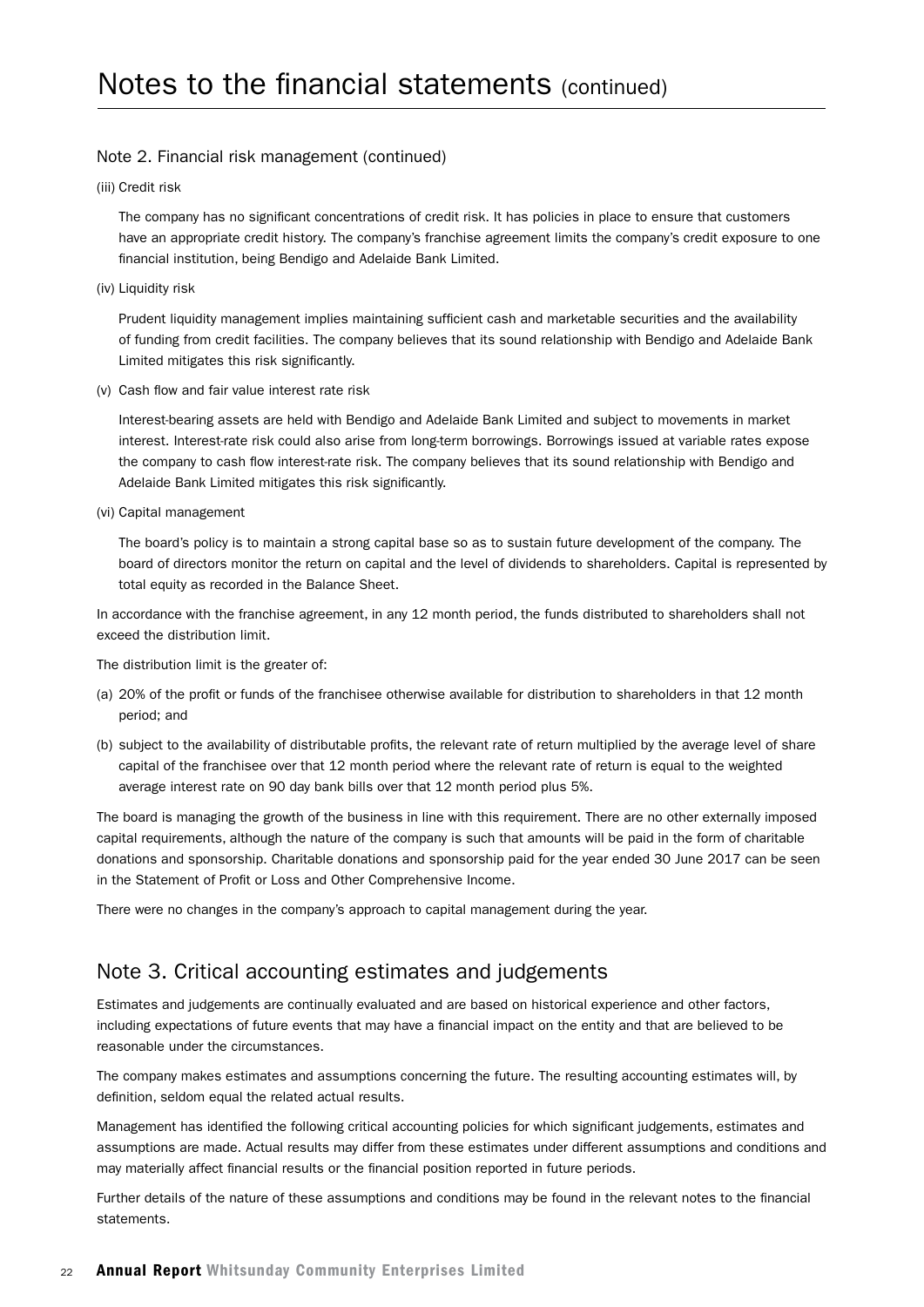#### Note 3. Critical accounting estimates and judgements (continued)

#### **Taxation**

Judgement is required in assessing whether deferred tax assets and certain tax liabilities are recognised on the balance sheet. Deferred tax assets, including those arising from un-recouped tax losses, capital losses and temporary differences, are recognised only where it is considered more likely than not that they will be recovered, which is dependent on the generation of sufficient future taxable profits.

Assumptions about the generation of future taxable profits depend on management's estimates of future cash flows. These depend on estimates of future sales volumes, operating costs, capital expenditure, dividends and other capital management transactions. Judgements are also required about the application of income tax legislation.

These judgements and assumptions are subject to risk and uncertainty. There is therefore a possibility that changes in circumstances will alter expectations, which may impact the amount of deferred tax assets and deferred tax liabilities recognised on the balance sheet and the amount of other tax losses and temporary differences not yet recognised. In such circumstances, some or all of the carrying amount of recognised deferred tax assets and liabilities may require adjustment, resulting in corresponding credit or charge to the Statement of Profit or Loss and Other Comprehensive Income.

#### Estimation of useful lives of assets

The estimation of the useful lives of assets has been based on historical experience and the condition of the asset is assessed at least once per year and considered against the remaining useful life. Adjustments to useful lives are made when considered necessary.

#### Impairment of assets

At each reporting date, the company reviews the carrying amounts of its tangible and intangible assets that have an indefinite useful life to determine whether there is any indication that those assets have suffered an impairment loss. If any such indication exists, the recoverable amount of the asset is estimated in order to determine the extent of the impairment loss (if any). Where the asset does not generate cash flows that are independent from other assets, the consolidated entity estimates the recoverable amount of the cash-generating unit to which the asset belongs.

Recoverable amount is the higher of fair value less costs to sell and value in use. In assessing value in use, the estimated future cash flows are discounted to their present value using a pre-tax discount rate that reflects current market assessments of the time value of money and the risks specific to the asset for which the estimates of future cash flows have not been adjusted.

If the recoverable amount of an asset (or cash-generating unit) is estimated to be less than its carrying amount, the carrying amount of the asset (cash-generating unit) is reduced to its recoverable amount. An impairment loss is recognised in profit or loss immediately, unless the relevant asset is carried at fair value, in which case the impairment loss is treated as a revaluation decrease.

Where an impairment loss subsequently reverses, the carrying amount of the asset (cash-generating unit) is increased to the revised estimate of its recoverable amount, but only to the extent that the increased carrying amount does not exceed the carrying amount that would have been determined had no impairment loss been recognised for the asset (cash-generating unit) in prior years. A reversal of an impairment loss is recognised in profit or loss immediately, unless the relevant asset is carried at fair value, in which case the reversal of the impairment loss is treated as a revaluation increase.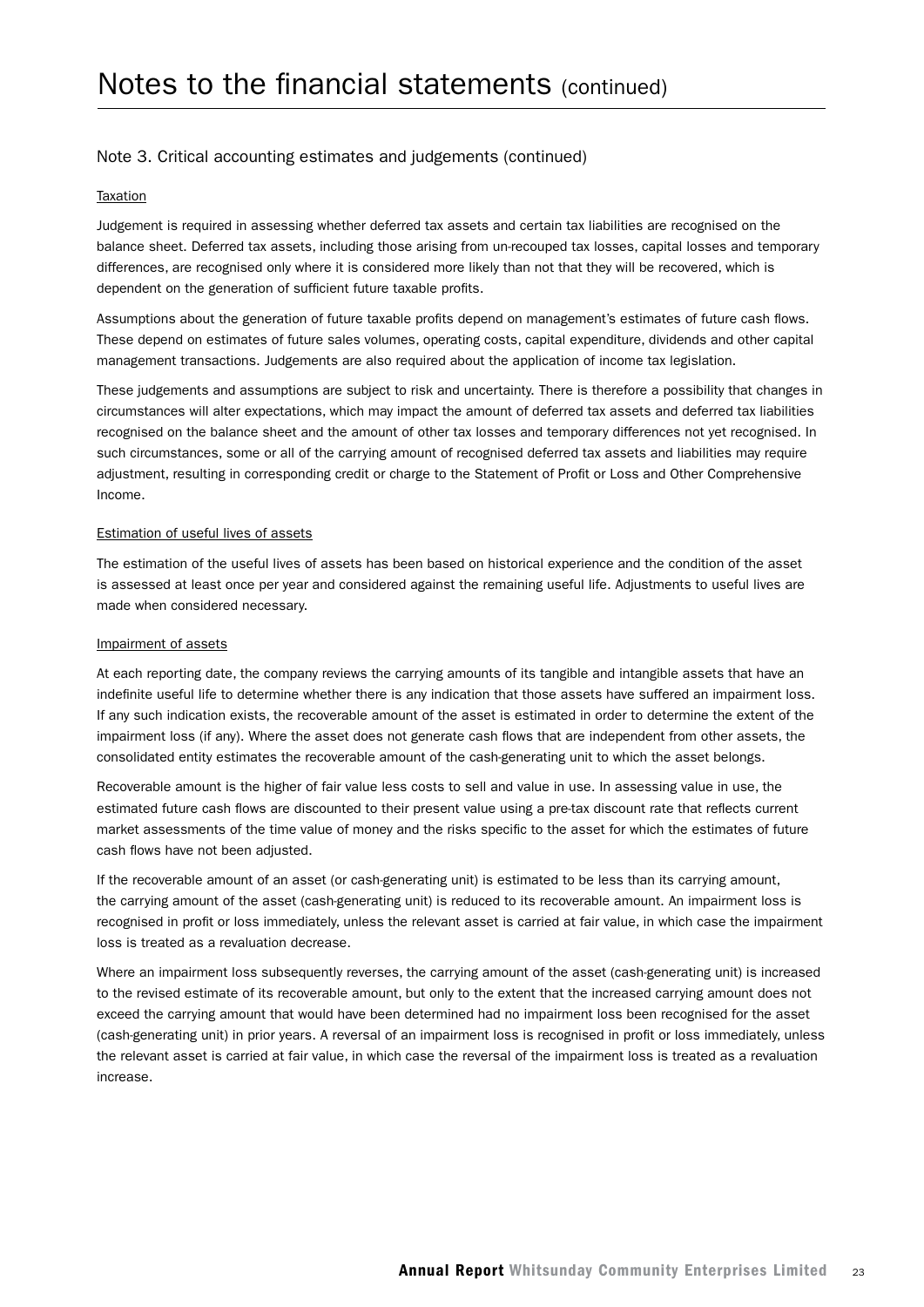| \$<br>Note 4. Revenue from ordinary activities<br>Operating activities:<br>287,758<br>gross margin<br>94,029<br>- services commissions<br>- fee income<br>30,816<br>- market development fund<br>37,500<br>450,103<br>Total revenue from operating activities<br>Non-operating activities:<br>- sundry income<br>48,929<br>Total revenue from non-operating activities<br>48,929<br>Total revenues from ordinary activities<br>499,032 | \$<br>214,531<br>88,159 |
|----------------------------------------------------------------------------------------------------------------------------------------------------------------------------------------------------------------------------------------------------------------------------------------------------------------------------------------------------------------------------------------------------------------------------------------|-------------------------|
|                                                                                                                                                                                                                                                                                                                                                                                                                                        |                         |
|                                                                                                                                                                                                                                                                                                                                                                                                                                        |                         |
|                                                                                                                                                                                                                                                                                                                                                                                                                                        |                         |
|                                                                                                                                                                                                                                                                                                                                                                                                                                        |                         |
|                                                                                                                                                                                                                                                                                                                                                                                                                                        |                         |
|                                                                                                                                                                                                                                                                                                                                                                                                                                        | 24,756                  |
|                                                                                                                                                                                                                                                                                                                                                                                                                                        | 47,083                  |
|                                                                                                                                                                                                                                                                                                                                                                                                                                        | 374,529                 |
|                                                                                                                                                                                                                                                                                                                                                                                                                                        |                         |
|                                                                                                                                                                                                                                                                                                                                                                                                                                        | 6,962                   |
|                                                                                                                                                                                                                                                                                                                                                                                                                                        | 6,962                   |
|                                                                                                                                                                                                                                                                                                                                                                                                                                        | 381,491                 |
| Note 5. Expenses                                                                                                                                                                                                                                                                                                                                                                                                                       |                         |
| Depreciation of non-current assets:                                                                                                                                                                                                                                                                                                                                                                                                    |                         |
| 1,290<br>- plant and equipment                                                                                                                                                                                                                                                                                                                                                                                                         | 1,464                   |
| - leasehold improvements<br>6,324                                                                                                                                                                                                                                                                                                                                                                                                      | 9,418                   |
| - motor vehicles<br>2,246                                                                                                                                                                                                                                                                                                                                                                                                              | 2,246                   |
| Amortisation of non-current assets:                                                                                                                                                                                                                                                                                                                                                                                                    |                         |
| 1,987<br>- franchise agreement                                                                                                                                                                                                                                                                                                                                                                                                         | 2,000                   |
| - franchise renewal fee<br>767                                                                                                                                                                                                                                                                                                                                                                                                         |                         |
| 18,333<br>- establishment fee                                                                                                                                                                                                                                                                                                                                                                                                          | 20,000                  |
| 30,947                                                                                                                                                                                                                                                                                                                                                                                                                                 | 35,128                  |
| Finance costs:                                                                                                                                                                                                                                                                                                                                                                                                                         |                         |
| 7,711<br>- interest paid                                                                                                                                                                                                                                                                                                                                                                                                               | 4,995                   |
| <b>Bad debts</b><br>1,534                                                                                                                                                                                                                                                                                                                                                                                                              |                         |

### Note 6. Income tax expense/(credit)

The components of tax expense/(credit) comprise:

|                                                                              | 11.106 | (29, 191) |
|------------------------------------------------------------------------------|--------|-----------|
| - Under/(Over) provision of tax in the prior period                          |        | (7,281)   |
| - Recoupment of prior year tax losses                                        | 7.697  |           |
| - Adjustment to deferred tax to reflect change to tax rate in future periods |        | 6.882     |
| - Movement in deferred tax                                                   | 3.409  | 11.495    |
| - Future income tax benefit attributable to losses                           | ٠      | (40, 287) |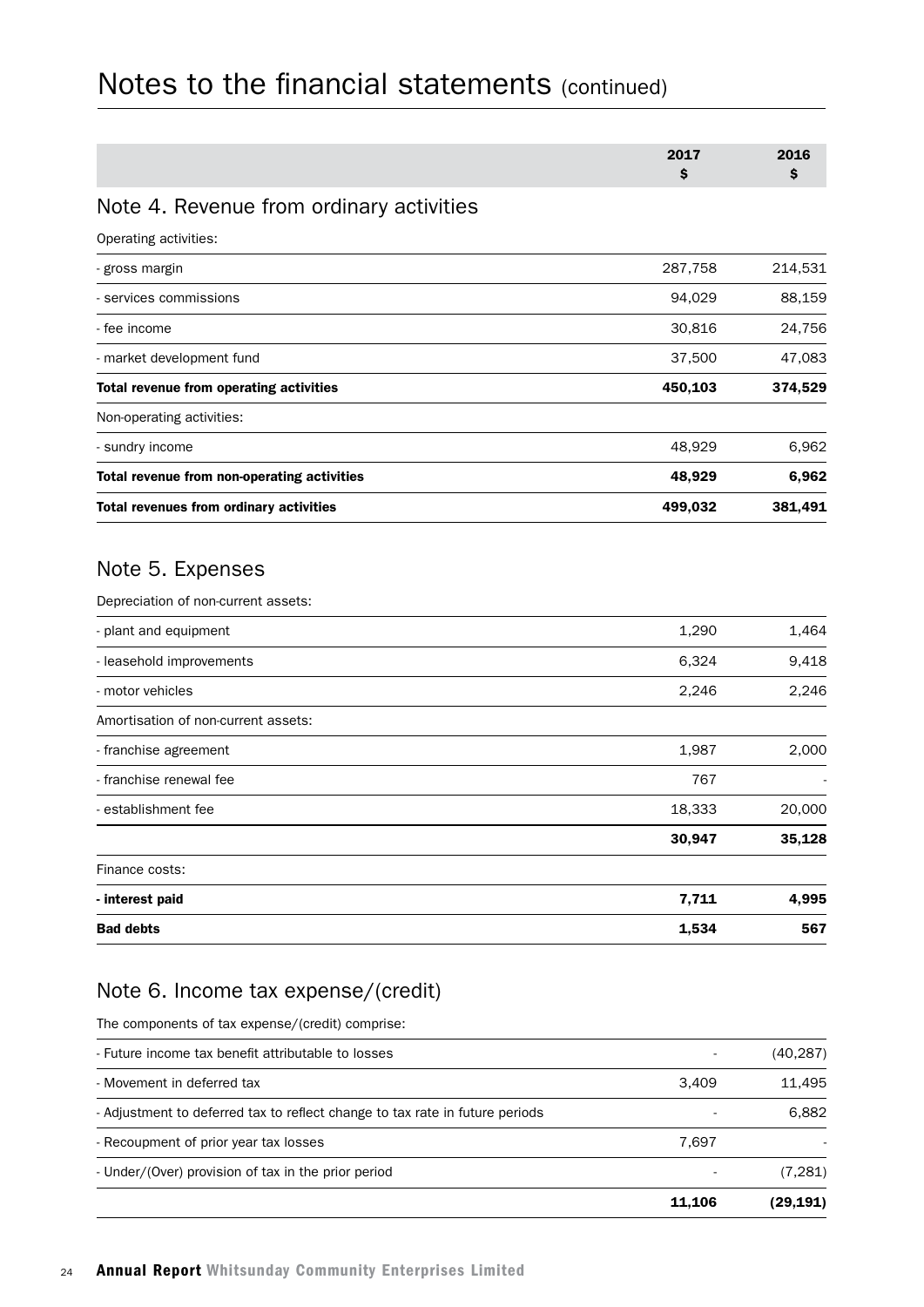|                                                                                                                                                | <b>Note</b> | 2017       | 2016       |
|------------------------------------------------------------------------------------------------------------------------------------------------|-------------|------------|------------|
|                                                                                                                                                |             | \$         | S          |
| Note 6. Income tax expense/(credit) (continued)                                                                                                |             |            |            |
| The prima facie tax on profit/(loss) from ordinary activities before income<br>tax is reconciled to the income tax expense/(credit) as follows |             |            |            |
| Operating profit/(loss)                                                                                                                        |             | 20,216     | (142, 359) |
| Prima facie tax on profit/(loss) from ordinary activities at<br>27.5% (2016: 28.5%)                                                            |             | 5,560      | (40, 573)  |
| Add tax effect of:                                                                                                                             |             |            |            |
| - non-deductible expenses                                                                                                                      |             | 5,546      | 6,271      |
| - timing difference expenses                                                                                                                   |             | (3,409)    | (4, 214)   |
| - other deductible expenses                                                                                                                    |             |            | (1, 771)   |
|                                                                                                                                                |             | 7,697      | (40, 287)  |
| Movement in deferred tax                                                                                                                       |             | 3,409      | 11,495     |
| Adjustment to deferred tax to reflect change of tax rate in future periods                                                                     |             |            | 6,882      |
| Under/(Over) provision of income tax in the prior year                                                                                         |             |            | (7, 281)   |
|                                                                                                                                                |             | 11,106     | (29, 191)  |
| Note 7. Cash and cash equivalents                                                                                                              |             |            |            |
| Cash at bank and on hand                                                                                                                       |             | 23,754     | 702        |
| Note 7.(a) Reconciliation to cash flow statement                                                                                               |             |            |            |
| The above figures reconcile to the amount of cash shown in the<br>statement of cash flows at the end of the financial year as follows:         |             |            |            |
| Cash at bank and on hand                                                                                                                       |             | 23,754     | 702        |
| Bank overdraft                                                                                                                                 | 13          | (176, 901) | (201, 454) |
|                                                                                                                                                |             | (153, 147) | (200, 752) |
| Note 8. Trade and other receivables                                                                                                            |             |            |            |
| Trade receivables                                                                                                                              |             | 10,349     | 9,387      |
| Prepayments                                                                                                                                    |             | 6,649      | 5,133      |
|                                                                                                                                                |             | 16,998     | 14,520     |
|                                                                                                                                                |             |            |            |

## Note 9. Property, plant and equipment

Leasehold improvements

|                               | 141,581   | 147,905  |
|-------------------------------|-----------|----------|
| Less accumulated depreciation | (45, 397) | (39,073) |
| At cost                       | 186,978   | 186,978  |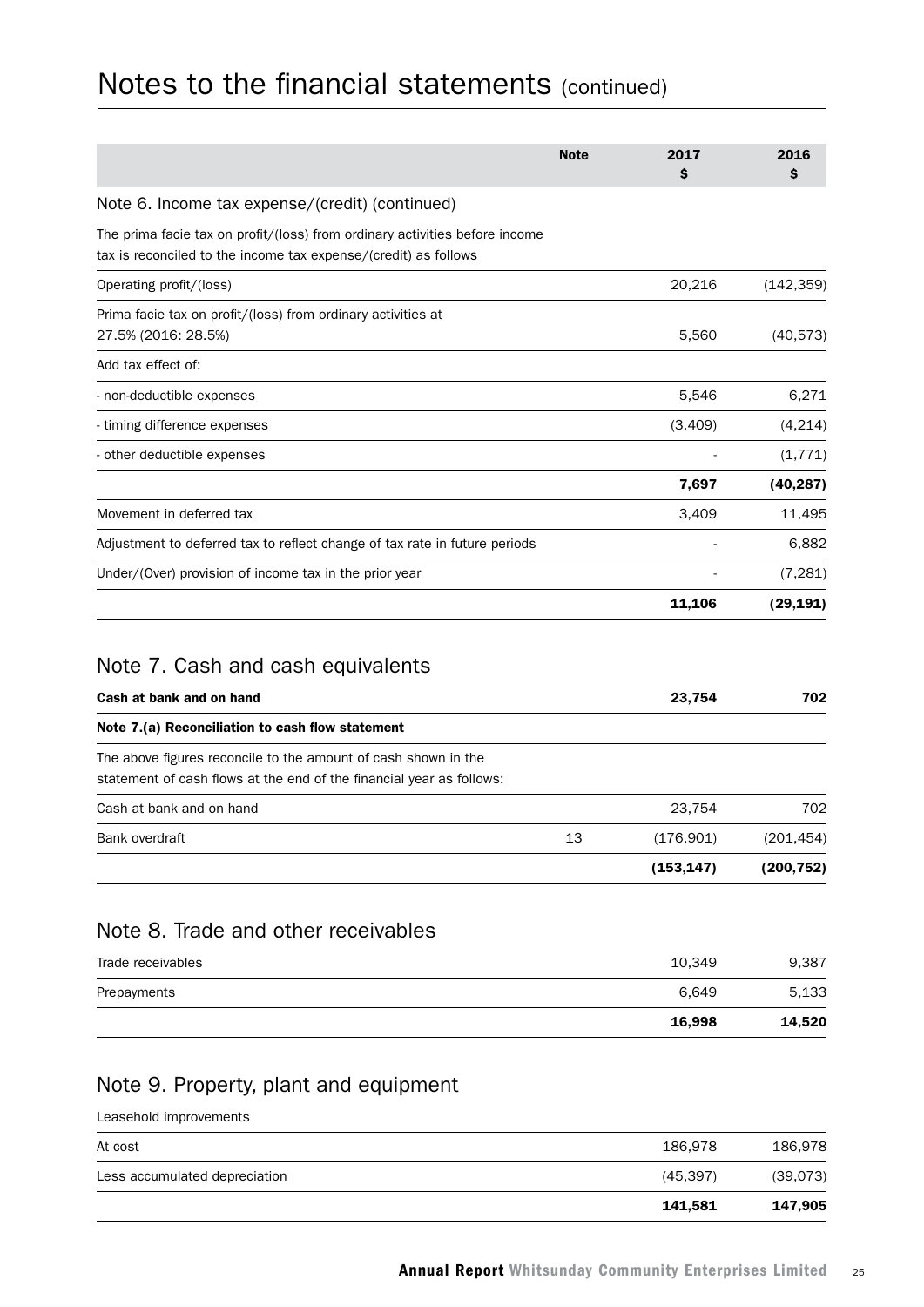|                                                   | 2017<br>\$ | 2016<br>\$ |
|---------------------------------------------------|------------|------------|
| Note 9. Property, plant and equipment (continued) |            |            |
| Plant and equipment                               |            |            |
| At cost                                           | 35,081     | 32,692     |
| Less accumulated depreciation                     | (20, 658)  | (19, 368)  |
|                                                   | 14,423     | 13,324     |
| Motor vehicles                                    |            |            |
| At cost                                           | 17,970     | 17,970     |
| Less accumulated depreciation                     | (10, 966)  | (8, 720)   |
|                                                   | 7,004      | 9,250      |
| <b>Total written down amount</b>                  | 163,008    | 170,479    |
| <b>Movements in carrying amounts:</b>             |            |            |
| Leasehold improvements                            |            |            |
| Carrying amount at beginning                      | 147,905    | 157,323    |
| Additions                                         |            |            |
| Disposals                                         |            |            |
| Less: depreciation expense                        | (6, 324)   | (9, 418)   |
| Carrying amount at end                            | 141,581    | 147,905    |
| Plant and equipment                               |            |            |
| Carrying amount at beginning                      | 13,324     | 14,788     |
| Additions                                         | 2,389      |            |
| Disposals                                         |            |            |
| Less: depreciation expense                        | (1, 290)   | (1, 464)   |
| Carrying amount at end                            | 14,423     | 13,324     |
| Motor vehicles                                    |            |            |
| Carrying amount at beginning                      | 9,250      | 11,496     |
| Additions                                         |            |            |
| Disposals                                         |            |            |
| Less: depreciation expense                        | (2, 246)   | (2, 246)   |
| <b>Carrying amount at end</b>                     | 7,004      | 9,250      |
| Total written down amount                         | 163,008    | 170,479    |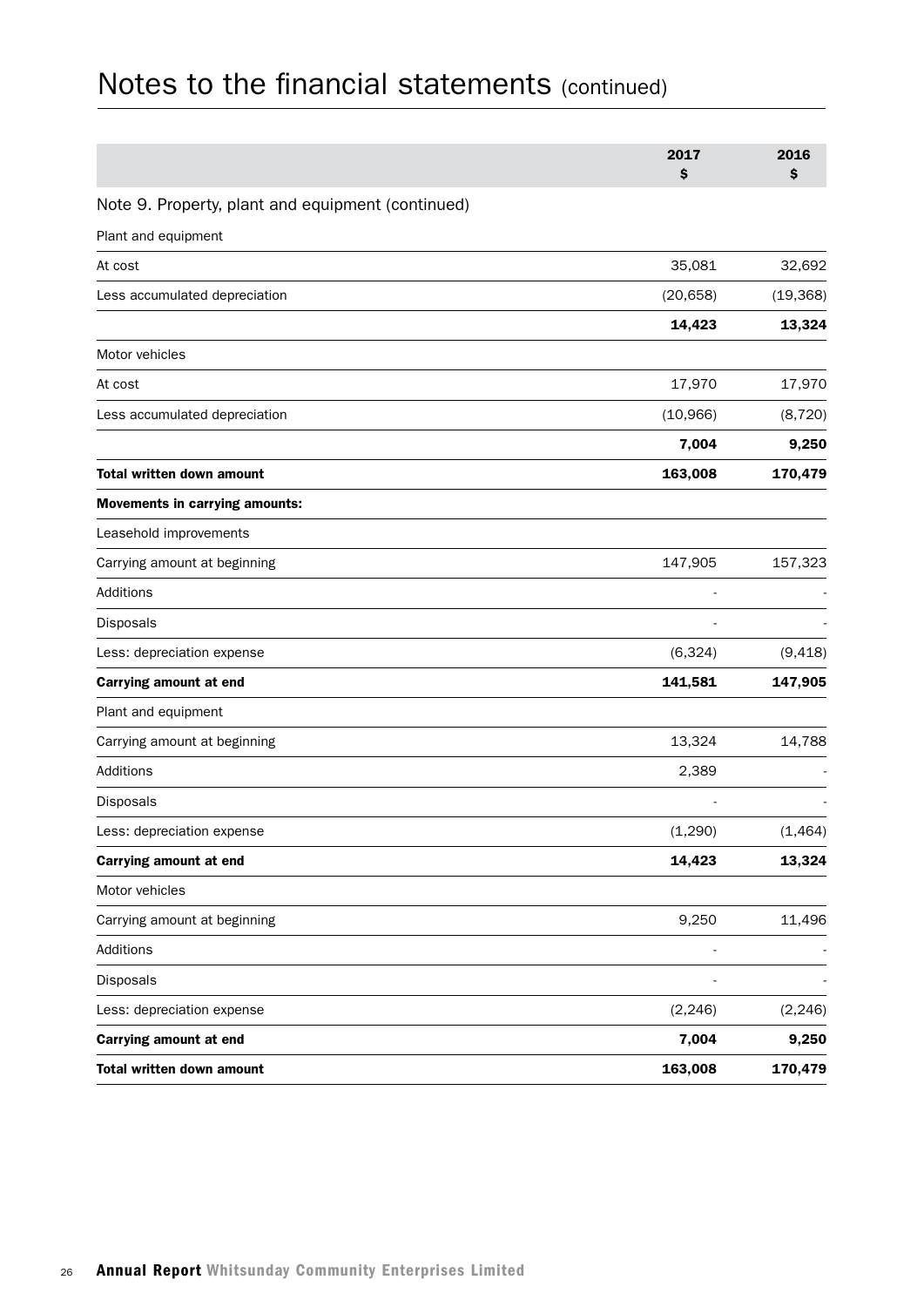|                                  | 2017<br>\$ | 2016<br>\$ |
|----------------------------------|------------|------------|
| Note 10. Intangible assets       |            |            |
| Franchise fee                    |            |            |
| At cost                          | 21,192     | 10,000     |
| Less: accumulated amortisation   | (10, 153)  | (8, 166)   |
|                                  | 11,039     | 1,834      |
| Establishment fee                |            |            |
| At cost                          | 100,000    | 100,000    |
| Less: accumulated amortisation   | (100,000)  | (81, 667)  |
|                                  |            | 18,333     |
| Franchise renewal fee            |            |            |
| At cost                          | 55,961     |            |
| Less: accumulated amortisation   | (767)      |            |
|                                  | 55,194     |            |
| Redomicile fee                   | 27,840     | 27,840     |
| <b>Total written down amount</b> | 94,073     | 48,007     |

#### Deferred tax assets

| Movement in deferred tax charged to Statement of<br><b>Profit or Loss and Other Comprehensive Income</b> | 11,106  | (29, 191) |
|----------------------------------------------------------------------------------------------------------|---------|-----------|
| Net deferred tax asset                                                                                   | 178,145 | 189,251   |
|                                                                                                          | 14,569  | 11,092    |
| - property, plant and equipment                                                                          | 14,569  | 11,092    |
| Deferred tax liability                                                                                   |         |           |
|                                                                                                          | 192,714 | 200,343   |
| - tax losses carried forward                                                                             | 191,972 | 199.669   |
| - accruals                                                                                               | 742     | 674       |
|                                                                                                          |         |           |

## Note 12. Trade and other payables

#### Current:

| Other creditors and accruals | 59,095 |        |
|------------------------------|--------|--------|
| <b>Non-Current:</b>          |        |        |
|                              | 19,915 | 10,548 |
| Other creditors and accruals | 17,881 | 6.864  |
| Trade creditors              | 2.034  | 3,684  |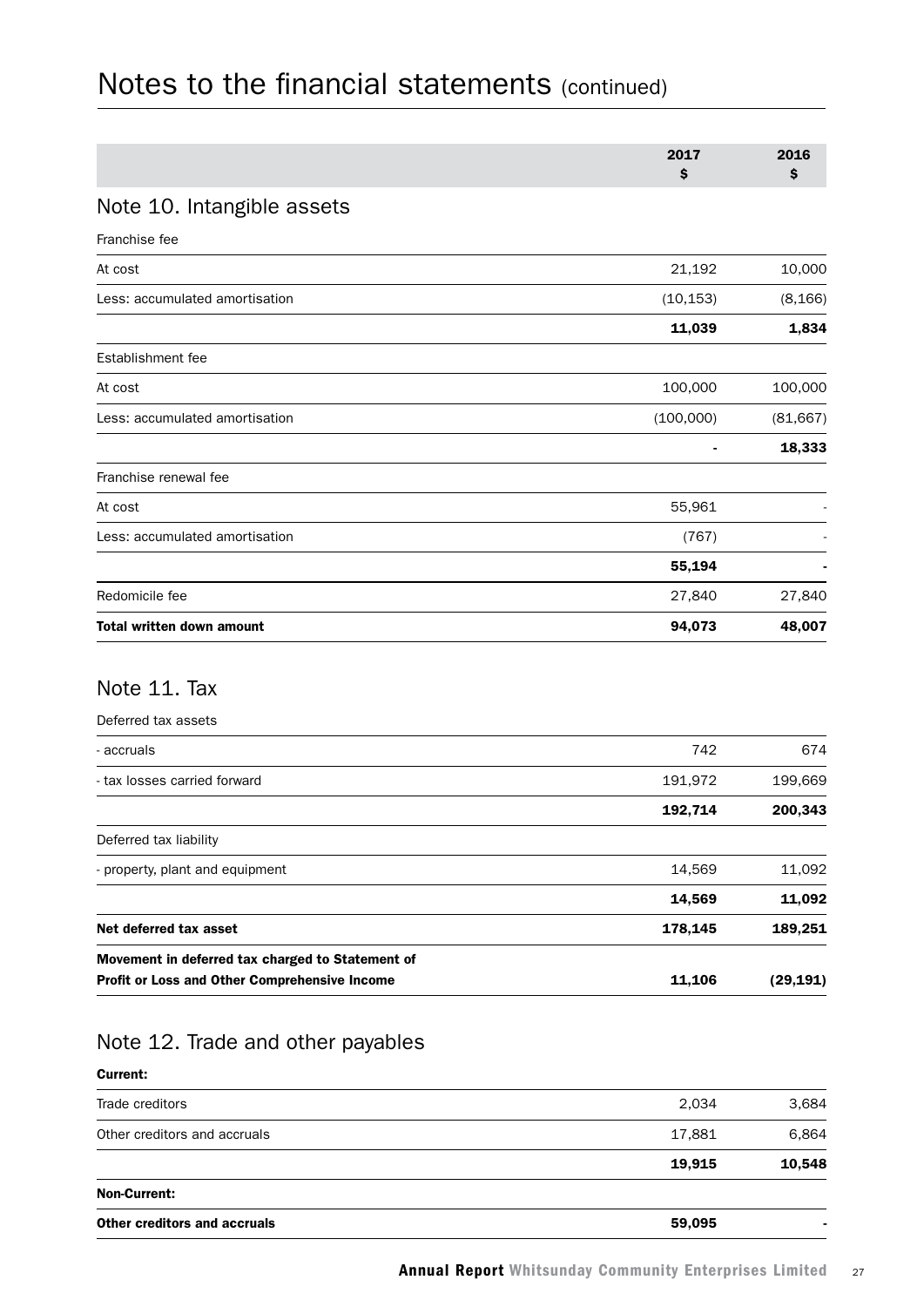|                                                                                        | 2017     | 2016     |
|----------------------------------------------------------------------------------------|----------|----------|
|                                                                                        | \$       | \$       |
| Note 13. Borrowings                                                                    |          |          |
| Current:                                                                               |          |          |
| <b>Bank overdrafts</b>                                                                 | 176,901  | 201,454  |
| The company has an approved overdraft facility of \$275,000, secured by a general      |          |          |
| security over the assets of the company. The overdraft was interest free for the first |          |          |
| six months and now attracts interest at a variable rate of 3.795%.                     |          |          |
| Note 14. Contributed equity                                                            |          |          |
| 800,013 ordinary shares fully paid (2016: 800,013)                                     | 800,013  | 800,013  |
| Less: equity raising expenses                                                          | (31,065) | (31,065) |
|                                                                                        | 768,948  | 768,948  |

#### Rights attached to shares

#### (a) Voting rights

Subject to some limited exceptions, each member has the right to vote at a general meeting.

On a show of hands or a poll, each member attending the meeting (whether they are attending the meeting in person or by attorney, corporate representative or proxy) has one vote, regardless of the number of shares held. However, where a person attends a meeting in person and is entitled to vote in more than one capacity (for example, the person is a member and has also been appointed as proxy for another member) that person may only exercise one vote on a show of hands. On a poll, that person may exercise one vote as a member and one vote for each other member that person represents as duly appointed attorney, corporate representative or proxy.

The purpose of giving each member only one vote, regardless of the number of shares held, is to reflect the nature of the company as a community based company, by providing that all members of the community who have contributed to the establishment and ongoing operation of the **Community Bank®** branch have the same ability to influence the operation of the company.

(b) Dividends

Generally, dividends are payable to members in proportion to the amount of the share capital paid up on the shares held by them, subject to any special rights and restrictions for the time being attaching to shares. The franchise agreement with Bendigo and Adelaide Bank Limited contains a limit on the level of profits or funds that may be distributed to shareholders. There is also a restriction on the payment of dividends to certain shareholders if they have a prohibited shareholding interest (see below).

(c) Transfer

Generally, ordinary shares are freely transferable. However, the directors have a discretion to refuse to register a transfer of shares.

Subject to the foregoing, shareholders may transfer shares by a proper transfer effected in accordance with the company's constitution and the Corporations Act 2001.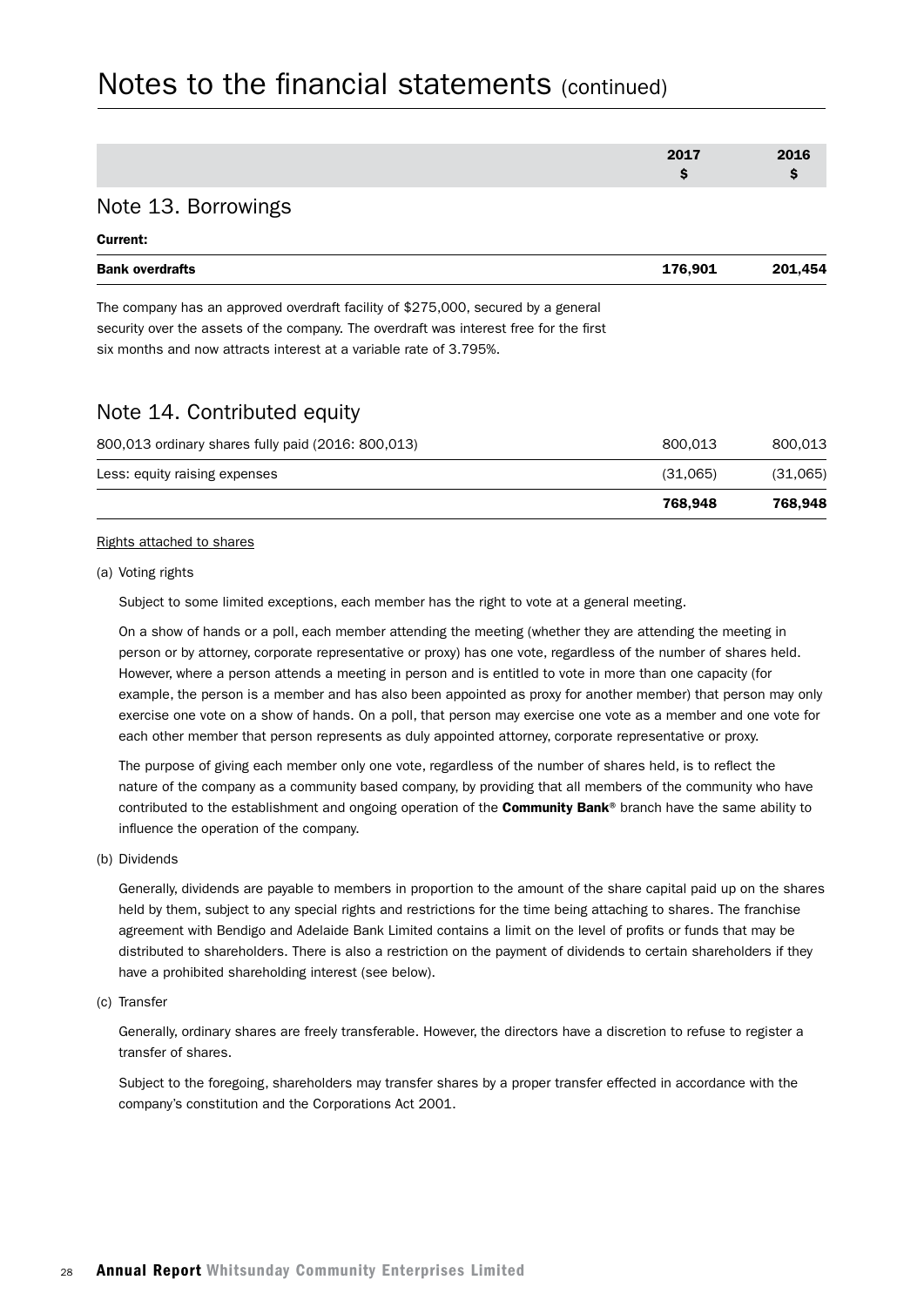#### Note 14. Contributed equity (continued)

#### Prohibited shareholding interest

A person must not have a prohibited shareholding interest in the company.

In summary, a person has a prohibited shareholding interest if any of the following applies:

- They control or own 10% or more of the shares in the company (the "10% limit").
- In the opinion of the board they do not have a close connection to the community or communities in which the company predominantly carries on business (the "close connection test").
- Where the person is a shareholder, after the transfer of shares in the company to that person the number of shareholders in the company is (or would be) lower than the base number (the "base number test"). The base number is 160. As at the date of this report, the company had 176 shareholders.

As with voting rights, the purpose of this prohibited shareholding provision is to reflect the community-based nature of the company.

Where a person has a prohibited shareholding interest, the voting and dividend rights attaching to the shares in which the person (and his or her associates) have a prohibited shareholding interest, are suspended.

The board has the power to request information from a person who has (or is suspected by the board of having) a legal or beneficial interest in any shares in the company or any voting power in the company, for the purpose of determining whether a person has a prohibited shareholding interest. If the board becomes aware that a member has a prohibited shareholding interest, it must serve a notice requiring the member (or the member's associate) to dispose of the number of shares the board considers necessary to remedy the breach. If a person fails to comply with such a notice within a specified period (that must be between three and six months), the board is authorised to sell the specified shares on behalf of that person. The holder will be entitled to the consideration from the sale of the shares, less any expenses incurred by the board in selling or otherwise dealing with those shares.

In the constitution, members acknowledge and recognise that the exercise of the powers given to the board may cause considerable disadvantage to individual members, but that such a result may be necessary to enforce the prohibition.

|                                                             | 2017<br>Ş | 2016       |
|-------------------------------------------------------------|-----------|------------|
| Note 15. Accumulated losses                                 |           |            |
| Balance at the beginning of the financial year              | (557.991) | (444.823)  |
| Net profit/(loss) from ordinary activities after income tax | 9.110     | (113, 168) |
| Balance at the end of the financial year                    | (548,881) | (557,991)  |

### Note 16. Statement of cash flows

Reconciliation of profit/(loss) from ordinary activities after tax to net cash

| provided by/(used in) operating activities              |       |            |
|---------------------------------------------------------|-------|------------|
| Profit/(loss) from ordinary activities after income tax | 9.110 | (113, 168) |
| Non cash items:                                         |       |            |
| - depreciation                                          | 9.860 | 13.128     |
|                                                         |       |            |

- amortisation 21,087 22,000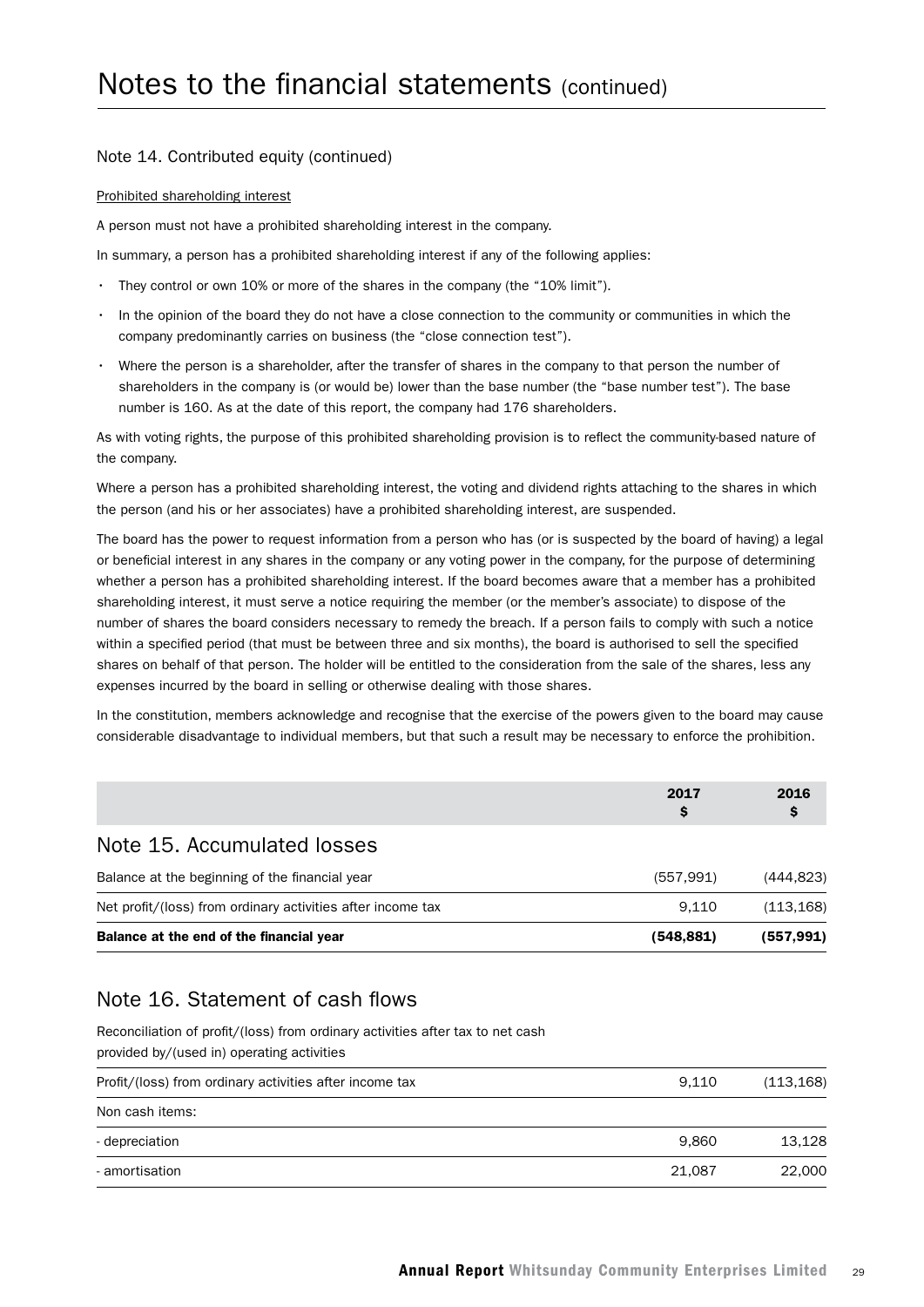|                                                           | 2017<br>\$ | 2016<br>Ş  |
|-----------------------------------------------------------|------------|------------|
| Note 16. Statement of cash flows (continued)              |            |            |
| Changes in assets and liabilities:                        |            |            |
| - (increase)/decrease in receivables                      | (2, 478)   | 771        |
| - (increase)/decrease in other assets                     | 11.106     | (29, 191)  |
| - increase/(decrease) in payables                         | 1.309      | (3,855)    |
| Net cash flows provided by/(used in) operating activities | 49,994     | (110, 315) |

## Note 17. Leases

Operating lease commitments

|                                                                                                    | 191.442 | 36.465 |
|----------------------------------------------------------------------------------------------------|---------|--------|
| - greater than 5 years                                                                             |         |        |
| - between 12 months and 5 years                                                                    | 153,154 |        |
| - not later than 12 months                                                                         | 38,288  | 36,465 |
| Payable - minimum lease payments:                                                                  |         |        |
| Non-cancellable operating leases contracted for but not capitalised<br>in the financial statements |         |        |

The property lease is a non-cancellable lease with a five year term, with rent payable monthly in advance and increasing each year by 5%. The lease was renewed on 4 June 2017 and has an option to renew for an additional five years.

## Note 18. Auditor's remuneration

Amounts received or due and receivable by the auditor of the company for:

|                             | 8.045 | 8,015 |
|-----------------------------|-------|-------|
| - non audit services        | 1.960 | 2,115 |
| - share registry services   | 1.885 | 1,800 |
| - audit and review services | 4.200 | 4.100 |

## Note 19. Director and related party disclosures

The names of directors who have held office during the financial year are:

| Jeffrey James Law                              | Krystine Margaret Halsey                    |
|------------------------------------------------|---------------------------------------------|
| Mario Guido Demartini                          | Michael John Porter                         |
| Andrew John Telford                            | Ross Percy David Hughes                     |
| John Edward Penhallurick                       | Tania Kim Wilson (Appointed 22 August 2017) |
| Peter Arnold Halsey (Resigned 3 November 2016) | Helen Jean Toy (Resigned 27 June 2017)      |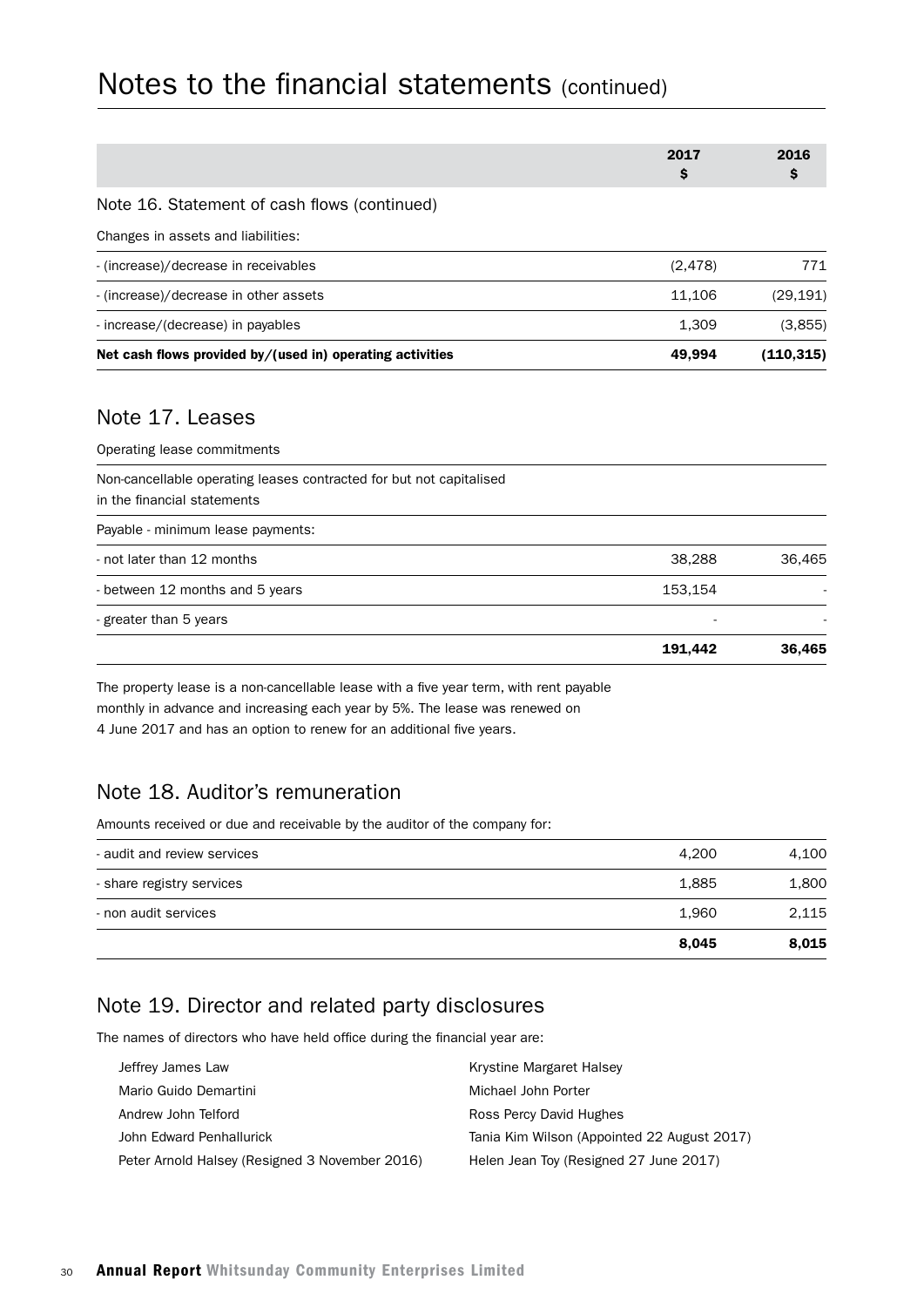|                                                                                        | 2017   | 2016   |
|----------------------------------------------------------------------------------------|--------|--------|
|                                                                                        | \$     | \$     |
| Note 19. Director and related party disclosures (continued)                            |        |        |
| Transactions with related parties:                                                     |        |        |
| Directors Krys and Peter Halsey are directors of Airlie Carpet Care & Cleaning Pty Ltd |        |        |
| Business which provided cleaning service for the Branch. The business provided this    |        |        |
| service from 26 June 2012 to 28 February 2016. Total payments for 2016 were            |        |        |
| \$4,846. The transactions were at market price.                                        |        | 4,846  |
|                                                                                        | 2017   | 2016   |
| <b>Directors' Shareholdings</b>                                                        |        |        |
| Jeffrey James Law                                                                      | 60,051 | 60,051 |
| Krystine Margaret Halsey                                                               | 3,026  | 3,026  |
| Mario Guido Demartini                                                                  | 10,000 | 10,000 |
| Michael John Porter                                                                    | 2,513  | 2,513  |
| Andrew John Telford                                                                    | 35,000 | 35,000 |
| Ross Percy David Hughes                                                                |        |        |
| John Edward Penhallurick                                                               | 51,052 | 51,052 |
| Tania Kim Wilson (Appointed 22 August 2017)                                            |        |        |
| Peter Arnold Halsey (Resigned 3 November 2016)                                         | 3,026  | 3,026  |
| maps                                                                                   | 2,000  | 2,000  |

There was no movement in directors' shareholdings during the year.

### Note 20. Key management personnel disclosures

No director of the company receives remuneration for services as a company director or committee member.

There are no executives within the company whose remuneration is required to be disclosed.

|                                                                                                                        | 2017<br>\$    | 2016<br>Ş     |
|------------------------------------------------------------------------------------------------------------------------|---------------|---------------|
| Note 21. Earnings per share                                                                                            |               |               |
| (a) Profit/(loss) attributable to the ordinary equity holders of the company<br>used in calculating earnings per share | 9.110         | (113, 168)    |
|                                                                                                                        | <b>Number</b> | <b>Number</b> |
| (b) Weighted average number of ordinary shares used as the<br>denominator in calculating basic earnings per share      | 800.013       | 800.013       |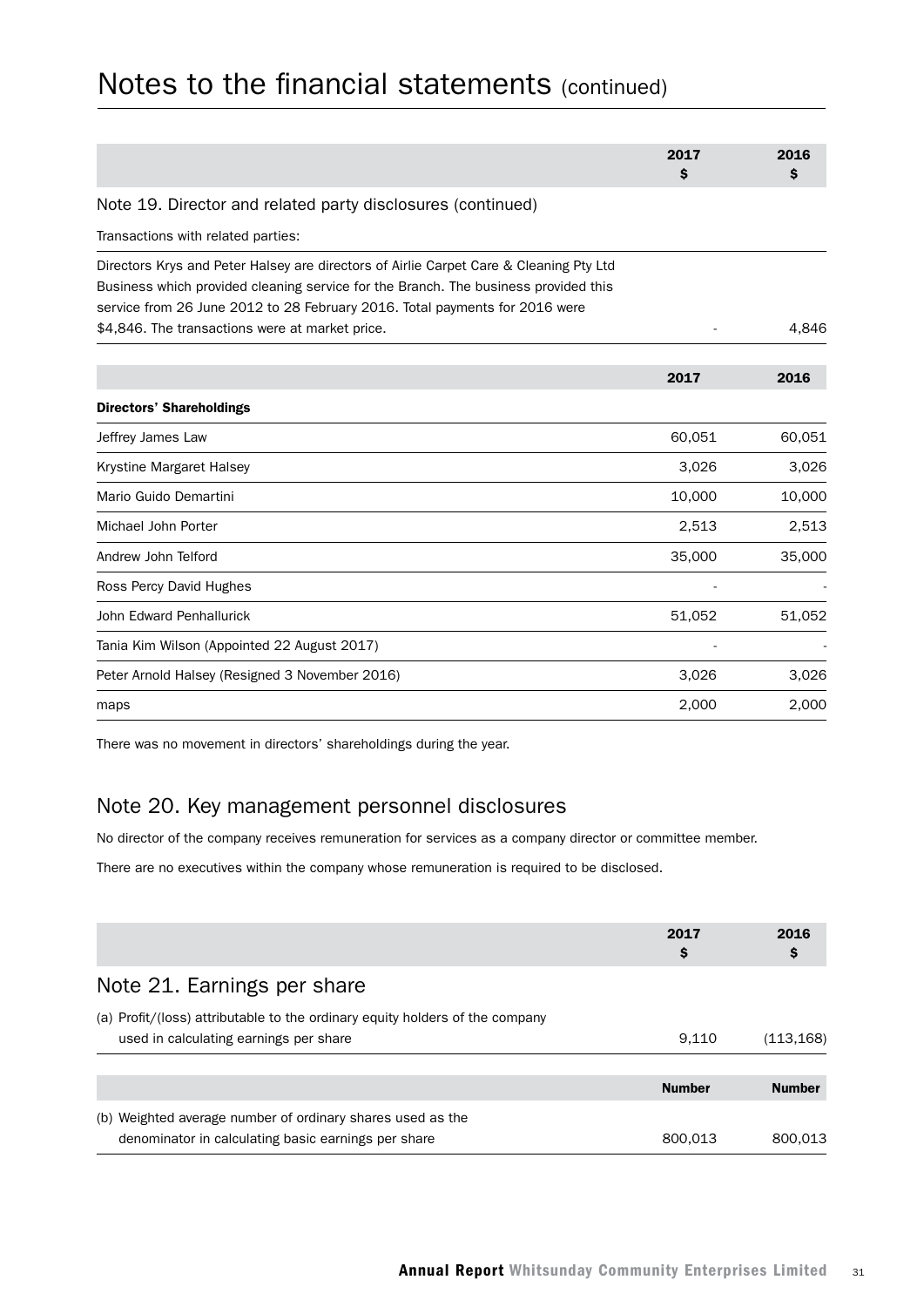## Note 22. Events occurring after the reporting date

There have been no events after the end of the financial year that would materially affect the financial statements.

### Note 23. Contingent liabilities and contingent assets

There were no contingent liabilities or contingent assets at the date of this report to affect the financial statements.

### Note 24. Segment reporting

The economic entity operates in the service sector where it facilitates Community Bank® services in Cannonvale, Queensland pursuant to a franchise agreement with Bendigo and Adelaide Bank Limited.

## Note 25. Registered office/Principal place of business

The entity is a company limited by shares, incorporated and domiciled in Australia. The registered office and principal place of business is:

| <b>Registered Office</b>         | <b>Principal Place of Business</b> |  |  |  |  |
|----------------------------------|------------------------------------|--|--|--|--|
| Shop B7A/8 Gallbraith Park Drive | Shop B7A/8 Gallbraith Park Drive   |  |  |  |  |
| Cannonvale OLD 4802              | Cannonvale OLD 4802                |  |  |  |  |

### Note 26. Financial instruments

#### Financial Instrument Composition and Maturity Analysis

The table below reflects the undiscounted contractual settlement terms for all financial instruments, as well as the settlement period for instruments with a fixed period of maturity and interest rate.

|                                        |            |            | Fixed interest rate maturing in |            |                   |            |              |            | <b>Non interest</b> |            | Weighted  |           |
|----------------------------------------|------------|------------|---------------------------------|------------|-------------------|------------|--------------|------------|---------------------|------------|-----------|-----------|
| <b>Floating interest</b>               |            |            | 1 year or less                  |            | Over 1 to 5 years |            | Over 5 years |            | bearing             |            | average   |           |
| <b>Financial</b><br><i>instrument</i>  | 2017<br>\$ | 2016<br>\$ | 2017<br>\$                      | 2016<br>\$ | 2017<br>\$        | 2016<br>\$ | 2017<br>\$   | 2016<br>\$ | 2017<br>\$          | 2016<br>\$ | 2017<br>% | 2016<br>% |
| <b>Financial</b><br>assets             |            |            |                                 |            |                   |            |              |            |                     |            |           |           |
| Cash<br>and cash<br>equivalents        | 23,254     | 202        |                                 |            |                   |            |              |            | 500                 | 500        | Nil       | Nil       |
| Receivables                            | -          | -          |                                 |            |                   |            |              |            | 10,349              | 9,387      | N/A       | N/A       |
| <b>Financial</b><br><b>liabilities</b> |            |            |                                 |            |                   |            |              |            |                     |            |           |           |
| Interest<br>bearing<br>liabilities     | 176,901    | 201,454    |                                 |            |                   |            |              |            |                     |            | 3.93      | 3.26      |
| Payables                               |            |            |                                 |            |                   |            |              |            | 2,034               | 3,684      | N/A       | N/A       |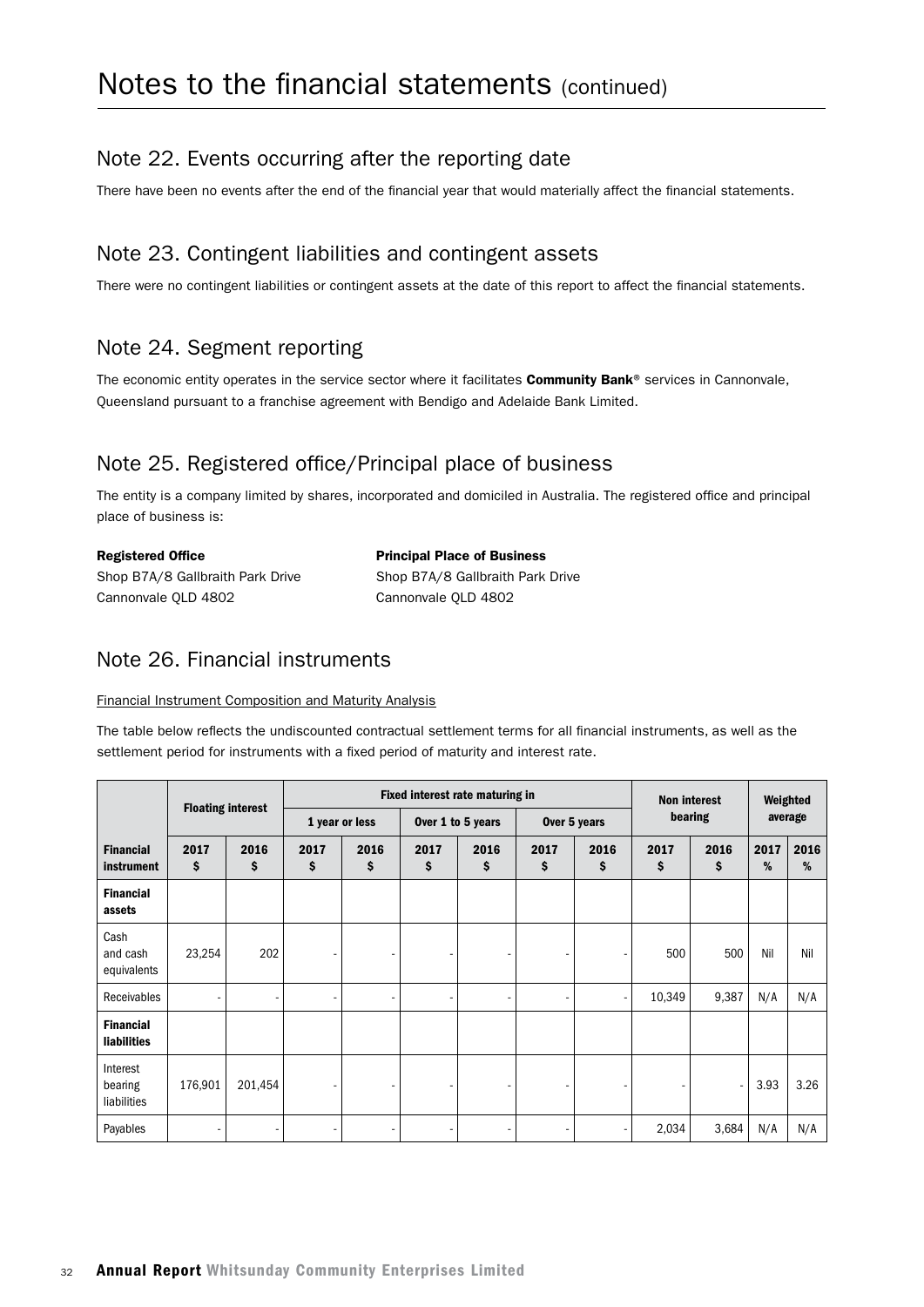#### Note 26. Financial instruments (continued)

#### Net Fair Values

The net fair values of financial assets and liabilities approximate the carrying values as disclosed in the balance sheet. The company does not have any unrecognised financial instruments at the year end.

#### Credit Risk

The maximum exposure to credit risk at balance date to recognised financial assets is the carrying amount of those assets as disclosed in the balance sheet and notes to the financial statements.

There are no material credit risk exposures to any single debtor or group of debtors under financial instruments entered into by the economic entity.

#### Interest Rate Risk

Interest rate risk refers to the risk that the value of a financial instrument or cash flows associated with the instrument will fluctuate due to changes in market interest rates. Interest rate risk arises from the interest bearing financial assets and liabilities in place subject to variable interest rates, as outlined above.

#### Sensitivity Analysis

The company has performed sensitivity analysis relating to its exposure to interest rate risk at balance date. This sensitivity analysis demonstrates the effect on the current year results and equity which could result from a change in interest rates.

As at 30 June 2017, the effect on profit and equity as a result of changes in interest rate, with all other variables remaining constant would be as follows:

|                                 | 2017<br>Ş | 2016    |
|---------------------------------|-----------|---------|
| Change in profit/(loss)         |           |         |
| Increase in interest rate by 1% | (1,536)   | (2,013) |
| Decrease in interest rate by 1% | 1,536     | 2,013   |
| Change in equity                |           |         |
| Increase in interest rate by 1% | (1,536)   | (2,013) |
| Decrease in interest rate by 1% | 1,536     | 2,013   |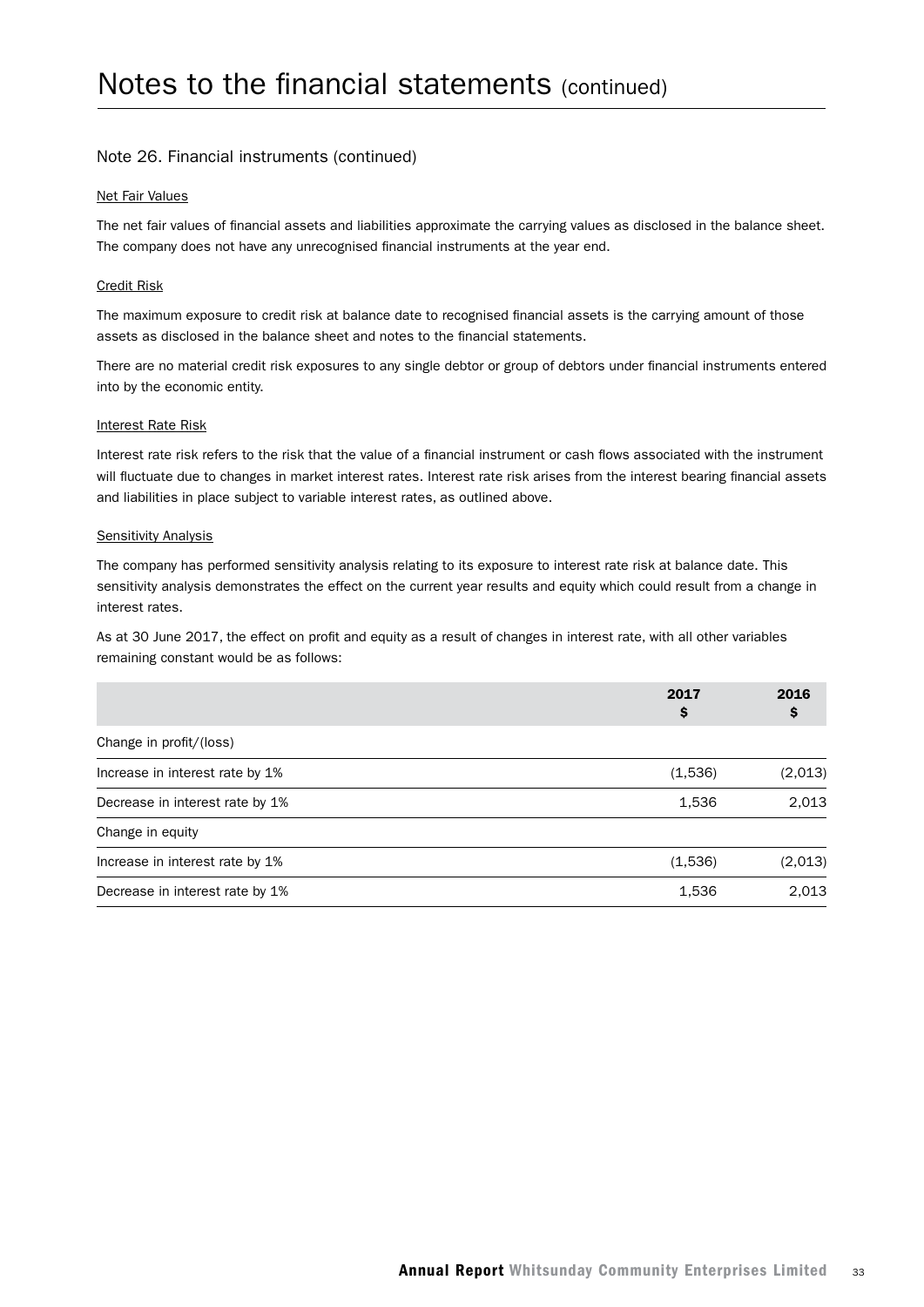## Directors' declaration

In accordance with a resolution of the directors of Whitsunday Community Enterprises Limited, we state that:

In the opinion of the directors:

- (a) the financial statements and notes of the company are in accordance with the Corporations Act 2001, including:
	- (i) giving a true and fair view of the company's financial position as at 30 June 2017 and of its performance for the financial year ended on that date; and
	- (ii) complying with Accounting Standards, the Corporations Regulations 2001 and other mandatory professional reporting requirements; and
- (b) there are reasonable grounds to believe that the company will be able to pay its debts as and when they become due and payable.
- (c) the audited remuneration disclosures set out in the remuneration report section of the directors' report comply with Accounting Standard AASB124 Related Party Disclosures and the Corporations Regulations 2001.

This declaration is made in accordance with a resolution of the board of directors.

leter

Jeffrey James Law, Chairman

Signed on the 14th of September 2017.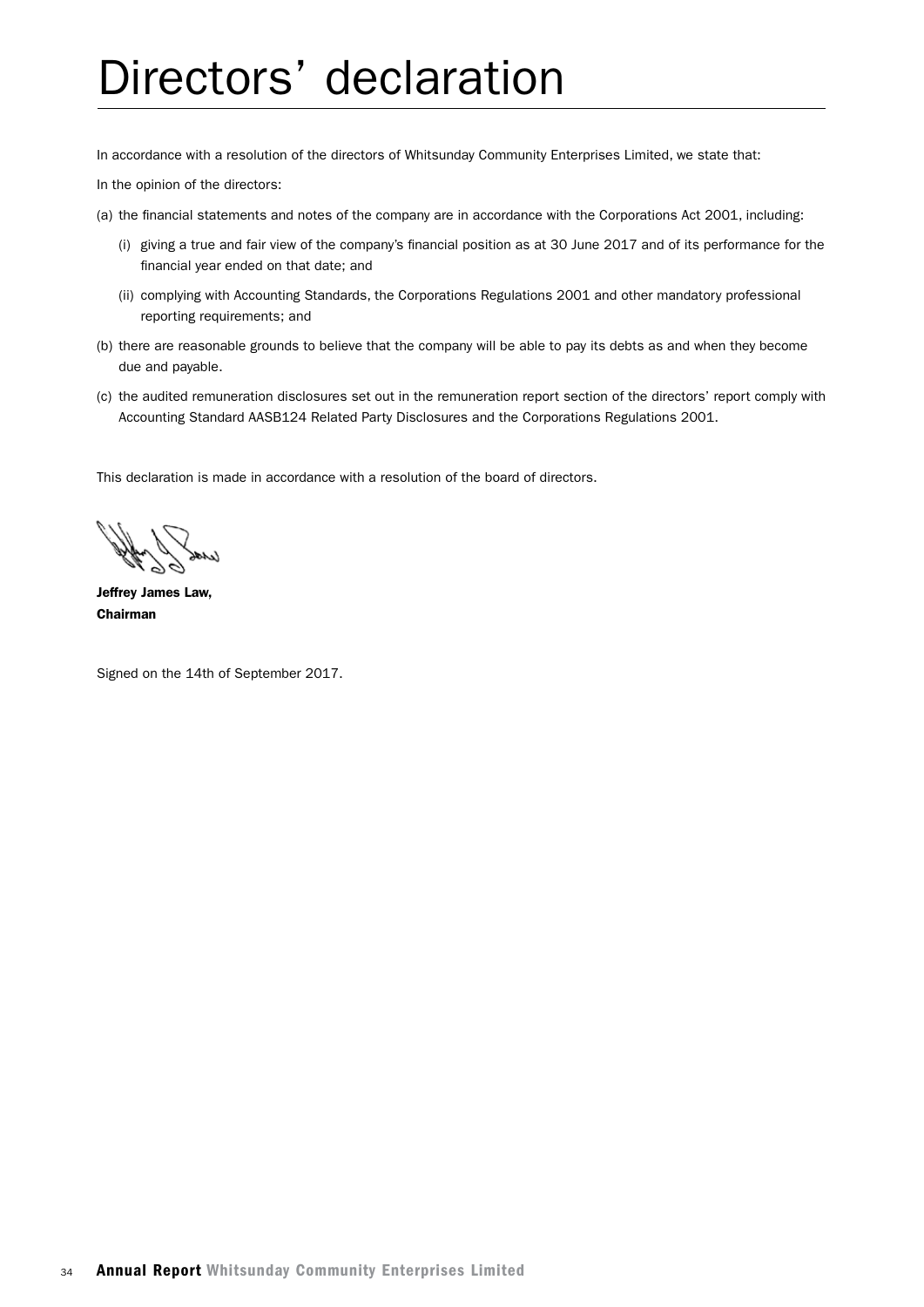## Independent audit report



61 Bull Street, Bendigo 3550 PO Box 454, Bendigo 3552 03 5443 0344 afsbendigo.com.au

#### Independent auditor's report to the members of Whitsunday Community **Enterprises Limited**

#### Report on the audit of the financial statements

#### Our opinion

In our opinion, the financial report of Whitsunday Community Enterprises Limited is in accordance with the Corporations Act 2001, including:

- i. giving a true and fair view of the company's financial position as at 30 June 2017 and of its performance for the year ended on that date; and
- ii. complying with Australian Accounting Standards.

#### What we have audited

Whitsunday Community Enterprises Limited's (the company) financial report comprises the:

- Statement of profit or loss and other comprehensive income
- $\checkmark$  Balance sheet
- $\checkmark$  Statement of changes in equity
- $\checkmark$  Statement of cash flows
- $\checkmark$  Notes comprising a summary of significant accounting policies and other explanatory notes
- $\checkmark$  The directors' declaration of the entity.

#### **Basis for opinion**

We conducted our audit in accordance with Australian Auditing Standards. Our responsibilities under those standards are further described in the Auditor's Responsibilities for the Audit of the Financial Report section of our report.

In conducting our audit, we have complied with the independence requirements of the Corporations Act 2001. We are independent of the Company in accordance with the auditor independence requirements of the Corporations Act 2001 and the ethical requirements of the Accounting Professional and Ethical Standards Board's APES 110 Code of Ethics for Professional Accountants (the Code) that are relevant to our audit of the financial report in Australia. We have also fulfilled our other ethical responsibilities in accordance with the Code.

We believe that the audit evidence we have obtained is sufficient and appropriate to provide a basis for our audit opinion.

#### Other information

The company usually prepares an annual report that will include the financial statements, directors' report and declaration and our independence declaration and audit report (the financial report). The annual report may also include "other information" on the entity's operations and financial results and financial position as set out in the financial report, typically in a Chairman's report and Manager's report, and reports covering governance and shareholder matters.

> Taxation | Audit | Business Services Liability limited by a scheme app slation, ABN 51 061 795 337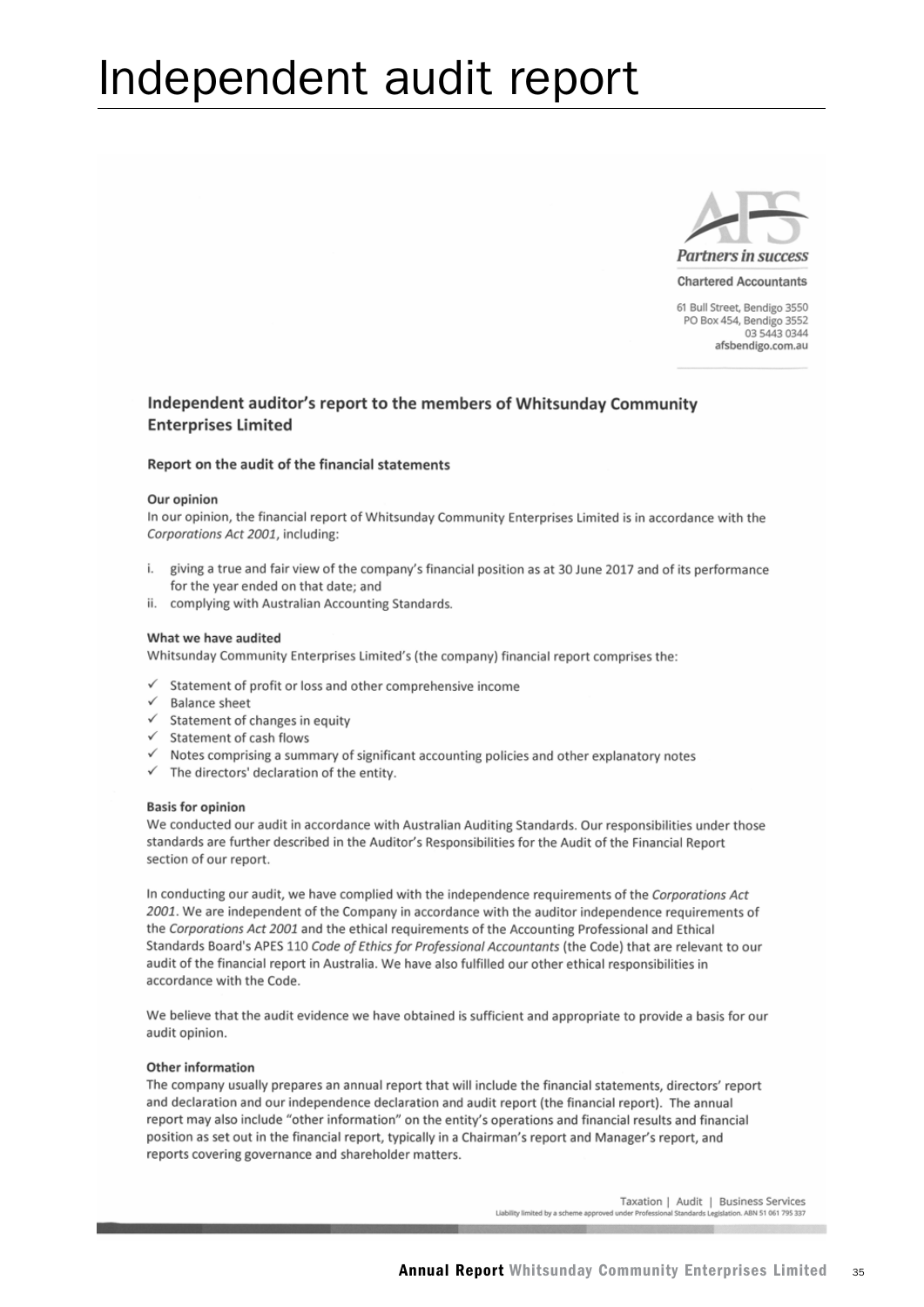The directors are responsible for the other information. The annual report is expected to be made available to us after the date of this auditor's report.

Our opinion on the financial report does not cover the other information and accordingly we will not express any form of assurance conclusion thereon.

Our responsibility is to read the other information identified above when it becomes available and, in doing so, consider whether the other information is materially inconsistent with the financial report or our knowledge obtained in the audit, or otherwise appears to be materially misstated.

If we identify that a material inconsistency appears to exist when we read the annual report (or become aware that the other information appears to be materially misstated), we will discuss the matter with the directors and where we believe that a material misstatement of the other information exists, we will request management to correct the other information.

#### Directors' responsibility for the financial report

The directors of the company are responsible for the preparation of the financial report so that it gives a true and fair view in accordance with Australian Accounting Standards and the Corporations Act 2001 and for such internal control as the directors determine is necessary to enable the preparation of the financial report that is free from material misstatement, whether due to fraud or error.

In preparing the financial report, the directors are responsible for assessing the company's ability to continue as a going concern, disclosing as applicable, matters related to going concern and using the going concern basis of accounting unless the directors either intend to liquidate the company or cease operations, or have no realistic alternative but to do so.

#### Auditor's responsibility for the audit of the financial report

Our objectives are to obtain reasonable assurance about whether the financial report as a whole is free from material misstatement, whether due to fraud or error, and to issue an auditor's report that includes our opinion. Reasonable assurance is a high level of assurance, but is not a guarantee that an audit conducted in accordance with the Australian Auditing Standards will always detect a material misstatement when it exists. Misstatement can arise from fraud or error and are considered material if, individually or in aggregate, they could reasonably be expected to influence the economic decisions of users taken on the basis of this financial report.

A further description of our responsibilities for the audit of the financial report is located at the Auditing and Assurance Standards Board website at: http://www.auasb.gov.au/home.aspx. This description forms part of our auditor's report.

**Andrew Frewin Stewart** 61 Bull Street. Bendigo. 3550 Dated: 14 September 2017

David Hutchings **Lead Auditor**